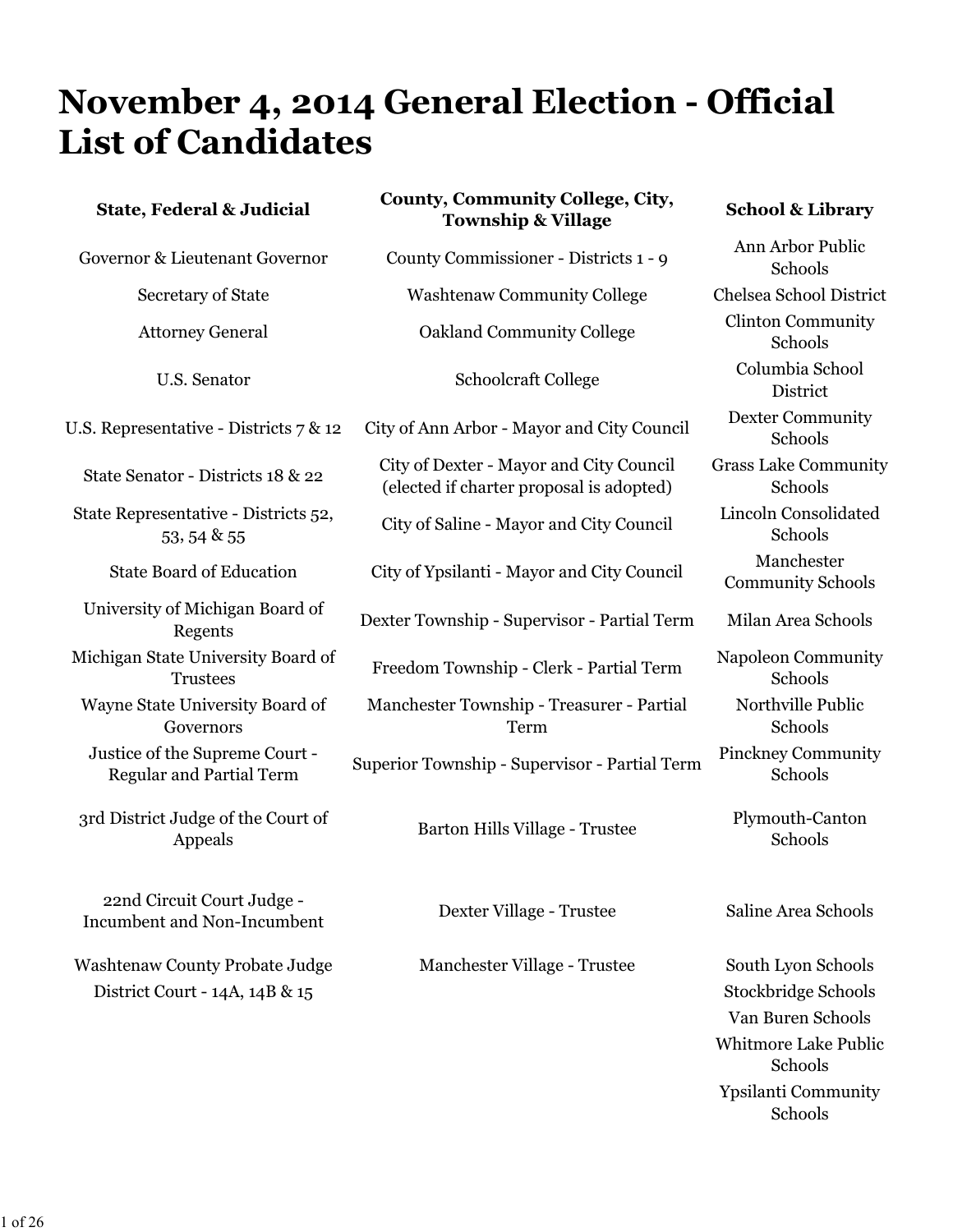**State, Federal & Judicial County, Community College, City, Township & Village School & Library**

Ann Arbor District Library Salem-South Lyon District Library Ypsilanti District Library

### **Governor & Lieutenant Governor**

#### **One 4-Year Term**

| <b>Name</b>         | <b>Mailing Address</b>                            | Party              | Website                      |
|---------------------|---------------------------------------------------|--------------------|------------------------------|
| <b>Rick Snyder</b>  | 320 N Main St Ste #104<br>Ann Arbor, MI 48104     |                    |                              |
|                     |                                                   | Republican         | www.rickformichigan.com/     |
| <b>Brian Calley</b> | 10198 Butler Road<br>Portland, MI 48875           |                    |                              |
| <b>Mark Schauer</b> | <b>PO Box 100</b><br>Battle Creek, MI 49016       |                    |                              |
|                     |                                                   | Democratic         | markschauer.com/             |
| Lisa Brown          | PO Box 251532<br>West Bloomfield, MI 48325        |                    |                              |
| Mary Buzuma         | 714 S Beacon Blvd Apt 76<br>Grand Haven, MI 49417 |                    |                              |
|                     |                                                   | Libertarian        | http://electmarybuzuma.com/  |
| <b>Scotty Boman</b> | 4877 Balfour Rd<br>Detroit, MI 48224              |                    |                              |
| Mark McFarlin       | PO Box 1502<br>Bay City, MI 48706                 |                    |                              |
|                     |                                                   | US Taxpayers $n/a$ |                              |
| Richard Mendoza     | 2251 Hagley Rd<br>Standish, MI 48658              |                    |                              |
| Paul Homeniuk       | 222 Ridge Rd<br>East Lansing, MI 48823            |                    |                              |
|                     |                                                   | Green              | http://www.paulhomeniuk.org/ |
| Candace R. Caveny   | PO Box 1043<br>Lapeer, MI 48446                   |                    |                              |

### **Secretary of State**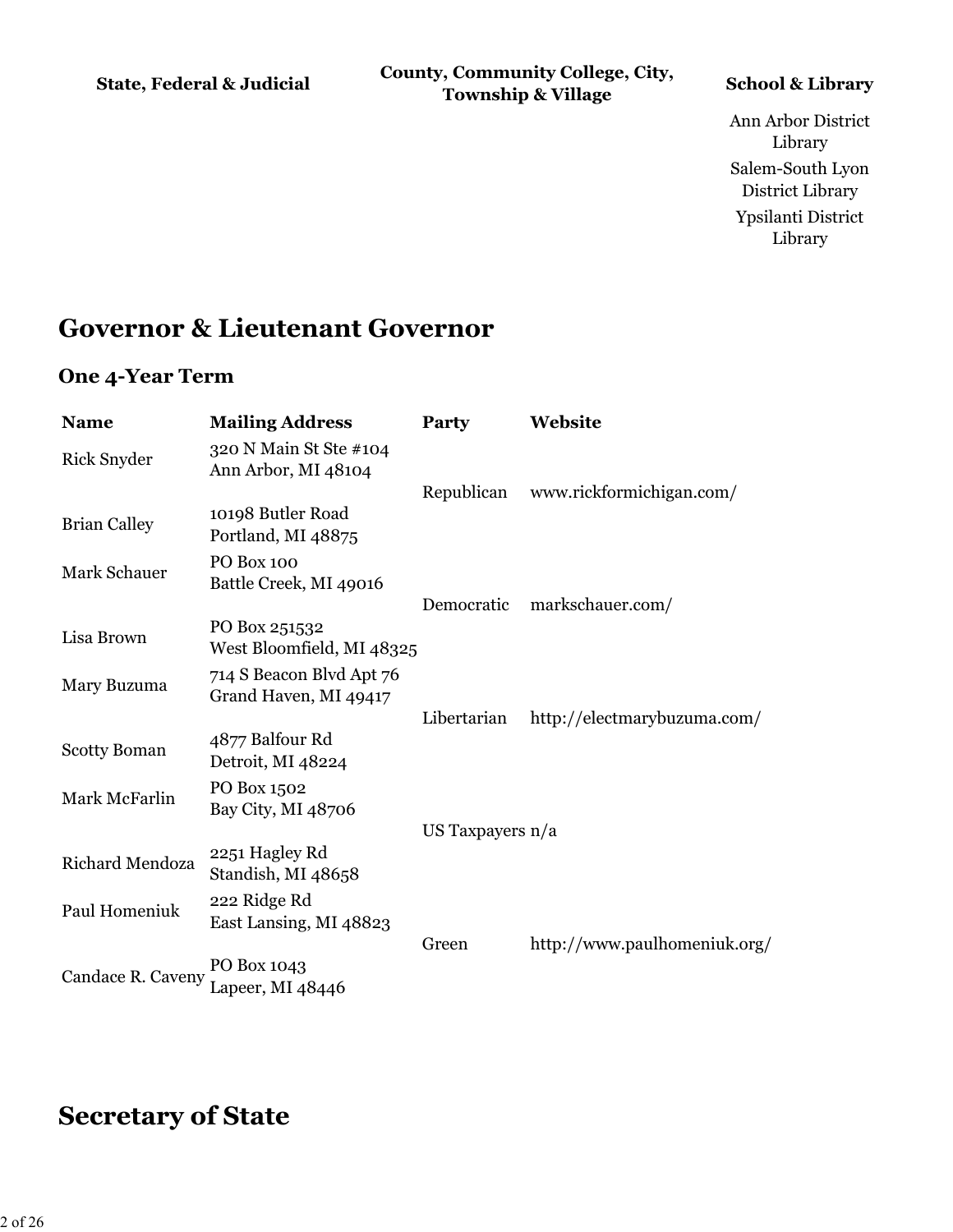### **One 4-Year Term**

| <b>Name</b>                 | <b>Mailing Address</b>                      | Party              | Website               |
|-----------------------------|---------------------------------------------|--------------------|-----------------------|
| Ruth Johnson                | 8500 Gail Drive<br>Holly, MI 48442          | Republican         | http://www.rj4mi.com/ |
| Godfrey Dillard             | PO Box 312120<br>Detroit, Mi 48231          | Democratic         | n/a                   |
| James Lewis                 | 46 Fontenelle SE<br>Grand Rapids, MI 49548  | Libertarian        | n/a                   |
| Robert Gale                 | PO Box 1313<br>Sterling Heights, MI 48311   | US Taxpayers $n/a$ |                       |
| <b>Jason Robert Gatties</b> | 57556 Nishnabe Myewen<br>Dowagiac, MI 49047 | Natural Law n/a    |                       |

# **Attorney General**

### **One 4-Year Term**

| <b>Name</b>            | <b>Mailing Address</b>                     | Party              | Website                                 |
|------------------------|--------------------------------------------|--------------------|-----------------------------------------|
| <b>Bill Schuette</b>   | 5812 Woodduck Way<br>Midland, MI 48642     | Republican         | http://www.billschuette.com/            |
| <b>Mark Totten</b>     | PO Box 19463<br>Kalamazoo, MI 49019        | Democratic         | http://www.marktotten.com/              |
| Justin M. Altman       | 9855 High Meadow Dr<br>Ypsilanti, MI 48198 | Libertarian        | n/a                                     |
| Gerald T. Van Sickle   | PO Box 38<br>Wellston, MI 49689            | US Taxpayers $n/a$ |                                         |
| John Anthony La Pietra | 386 Boyer Ct<br>Marshall, MI 49068         | Green              | https://www.facebook.com/jalp4thePeople |

# **U.S. Senator**

#### **One 6-Year Term**

| <b>Name</b>                      | <b>Mailing Address</b>                                    | Party              | Website                   |
|----------------------------------|-----------------------------------------------------------|--------------------|---------------------------|
| Terri Lynn Land                  | PO Box 308<br>Grandville, MI 49468                        | Republican         | terrilynnland.com/        |
| <b>Gary Peters</b>               | 2645 Bloomfield Crossing<br>Bloomfield Township, MI 48304 | Democratic         | www.petersformichigan.com |
| Jim Fulner                       | 3059 Cumberland<br>Berkley, MI 48072                      | Libertarian        | http://www.jimfulner.com/ |
| Richard A. Matkin 30 W Harry Ave | Hazel Park, MI 48030                                      | US Taxpayers $n/a$ |                           |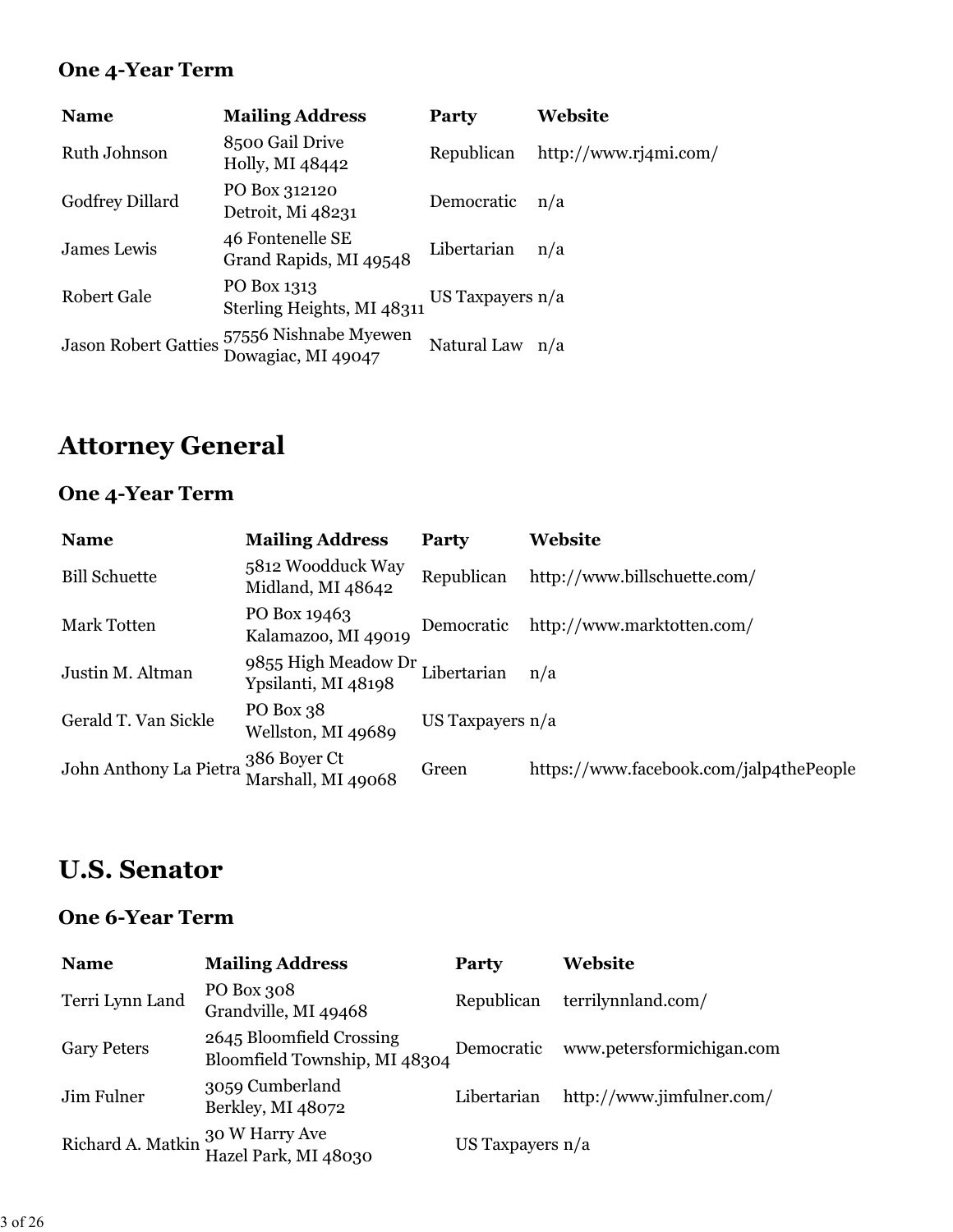# **U.S. Representative - 7th District**

### **One 2-Year Term**

| <b>Name</b>             | <b>Mailing Address</b>                        | Party               | Website                                                |
|-------------------------|-----------------------------------------------|---------------------|--------------------------------------------------------|
| Tim Walberg             | PO Box 1362<br>Jackson, MI 49204              | Republican          | walbergforcongress.com/                                |
| Pam Byrnes              | 17381 N Mi State Road 52<br>Chelsea, MI 48118 | Democratic          | pambyrnesforcongress.com/                              |
| Ken Proctor             | 111 W Needmore Hwy<br>Charlotte, MI 48813     | Libertarian         | n/a                                                    |
| <b>Rick Strawcutter</b> | 109 E Hunt St<br>Adrian, MI 49221             | <b>US</b> Taxpayers | http://www.rickstrawcutter.com/                        |
| David Swartout          | 1308 Westlane St<br>Jackson, MI 49203         |                     | No Party Affiliation http://www.davidswartout2014.com/ |

# **U.S. Representative - 12th District**

### **One 2-Year Term**

| <b>Name</b>         | <b>Mailing Address</b>                              | Party                    | Website                       |
|---------------------|-----------------------------------------------------|--------------------------|-------------------------------|
| <b>Terry Bowman</b> | PO Box 2385<br>Dearborn, MI 4812                    | Republican               | terrybowmanforcongress.com/   |
| Debbie Dingell      | 5208 Royal Vale Ln<br>Dearborn, MI 48126 Democratic |                          | debbiedingellforcongress.com/ |
| Bhagwan Dashairya   | 38219 Ford Rd<br>Westland, MI 48185 Libertarian     |                          | n/a                           |
| Gary Walkowicz      | PO Box 712<br>Dearborn, MI 48121                    | No Party Affiliation n/a |                               |

# **State Senator - District 18**

#### **One 4-Year Term**

| <b>Name</b> | <b>Mailing Address Phone</b> | E-mail | <b>Party</b> |
|-------------|------------------------------|--------|--------------|
|             |                              |        |              |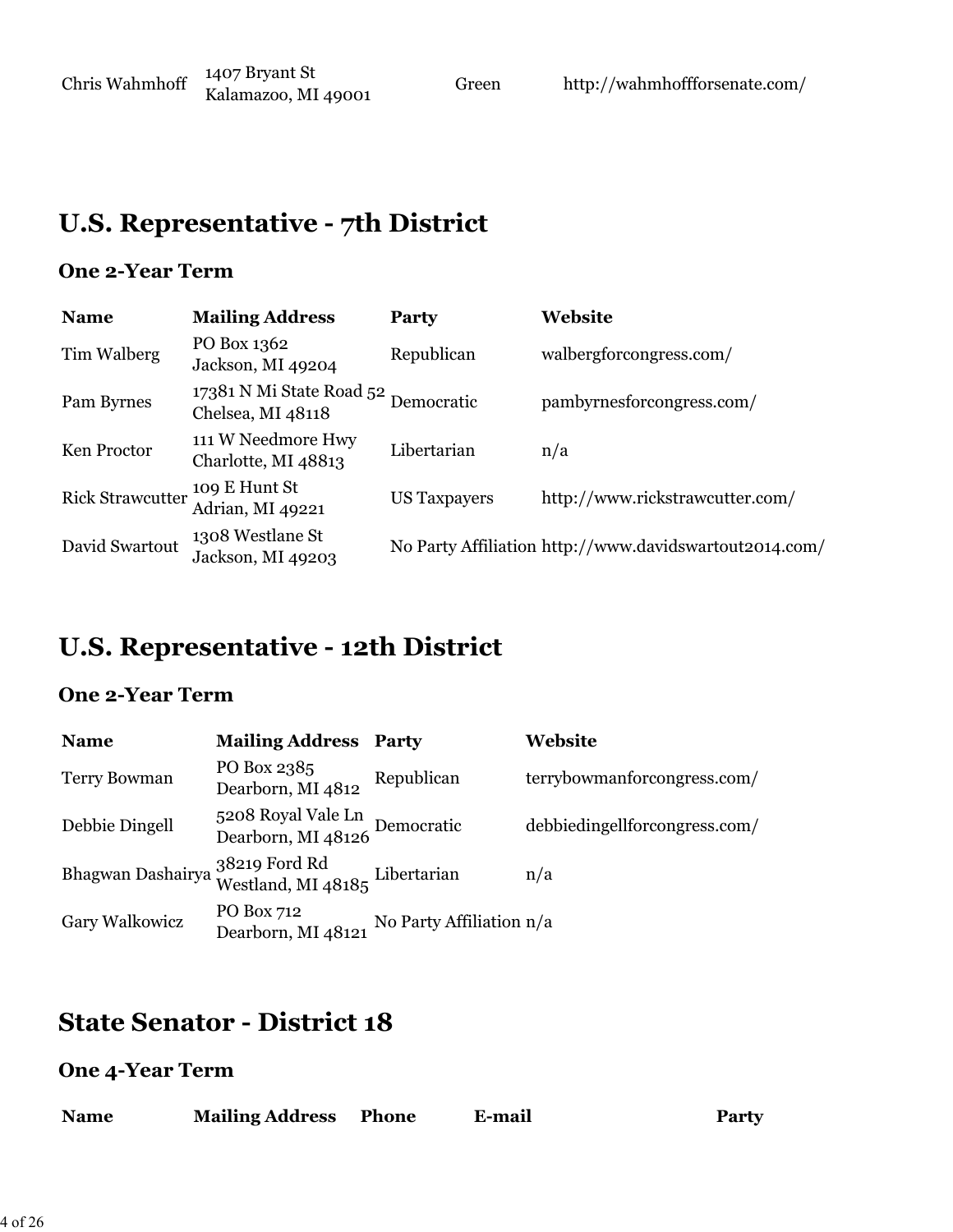Rebekah Warren <sup>234</sup> 8th St.<br>Ann Arbor, MI 48103 <sup>734-662-0268</sup> rebekah@rebekahwarren.com Democratic Terry M. Linden P.O. Box 1961<br>Ann Arbor, MI 48106 <sup>734-662-7559</sup> terryempireofideas@gmail.com Republican

### **State Senator - District 22**

#### **One 4-Year Term**

| <b>Name</b> | <b>Mailing Address Phone</b>                       |                        | E-mail                                                                        | <b>Party</b> |
|-------------|----------------------------------------------------|------------------------|-------------------------------------------------------------------------------|--------------|
|             | Shari Pollesch P.O. Box 1681<br>Brighton, MI 48116 |                        | 810-224-0560 shari@voteforshari.com Democratic                                |              |
| Joe Hune    |                                                    |                        | P.O. Box 357<br>Hamburg, MI 48139 855-563-4863 joehune@joehune.com Republican |              |
| Jeff Wood   | PO Box 21<br>Howell, MI 48843                      | $517 - 304 - 8391$ n/a |                                                                               | Libertarian  |

# **State Representative - District 52**

#### **One 2-Year Term**

| <b>Name</b>                                    | <b>Mailing Address</b>                      | <b>Phone</b> | E-mail                                              | <b>Party</b> |
|------------------------------------------------|---------------------------------------------|--------------|-----------------------------------------------------|--------------|
| John Clifford Hochstetler Manchester, MI 48158 | 12800 Pfaus                                 |              | 734-428-9100 ourfamilyfarm@sbcglobal.net Republican |              |
| Gretchen Driskell                              | 320 N. Ann Arbor Street<br>Saline, MI 48176 |              | $734 - 429 - 2347$ gretchen470@yahoo.com            | Democratic   |

# **State Representative - District 53**

### **One 2-Year Term**

| <b>Name</b> | <b>Mailing Address Phone</b> | E-mail                                                                                                                         | <b>Party</b> |
|-------------|------------------------------|--------------------------------------------------------------------------------------------------------------------------------|--------------|
| Jeff Irwin  | 2542 Bellwood Ave.           | Ann Arbor, MI 48104 734-834-7152 jeffmirwin@gmail.com Democratic                                                               |              |
|             |                              | John J. Spisak <sup>2704</sup> Radcliffe Ave.<br>Ann Arbor, MI 48104 <sup>734-971-3809</sup> jlspisak@sbcglobal.net Republican |              |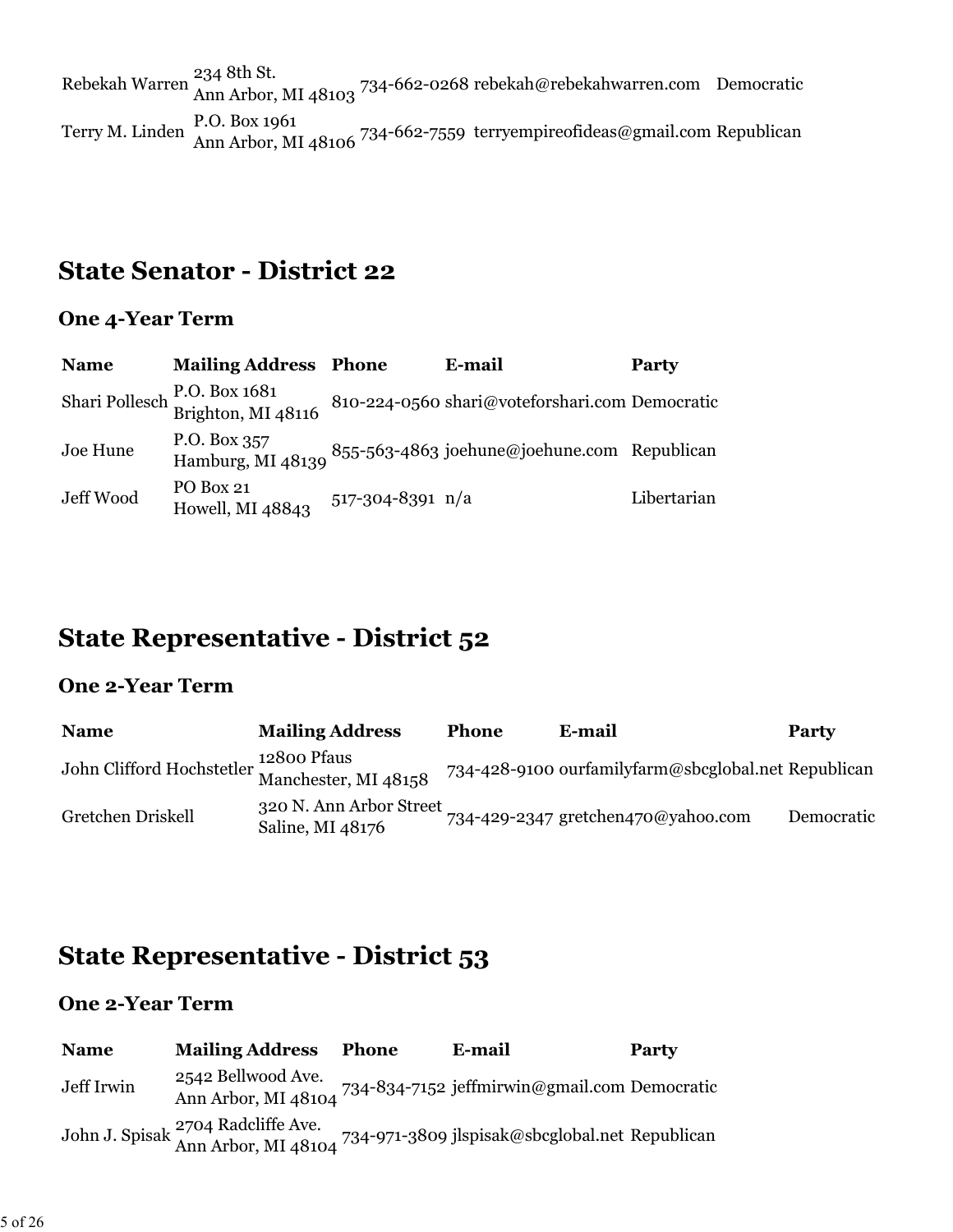# **State Representative - District 54**

### **One 2-Year Term**

| <b>Name</b> | <b>Mailing Address Phone</b>                            | E-mail                                                                                                     | Party      |
|-------------|---------------------------------------------------------|------------------------------------------------------------------------------------------------------------|------------|
|             |                                                         | David Rutledge 8585 Durham Court<br>Ypsilanti, MI 48198 734-483-5033 repdavidrutledge@gmail.com Democratic |            |
| Ed Moore    | 752 Jerome Ave.<br>Ypsilanti, MI 48108 734-482-6010 n/a |                                                                                                            | Republican |

# **State Representative - District 55**

### **One 2-Year Term**

| <b>Name</b> | <b>Mailing Address</b>                             | <b>Phone</b> | E-mail                                         | Party      |
|-------------|----------------------------------------------------|--------------|------------------------------------------------|------------|
| Adam Zemke  | 120 $1/2$ E. Washington St.<br>Ann Arbor, MI 48104 |              | 734-645-3186 zemkeada@gmail.com                | Democratic |
|             | Leonard O. Burk 775 Judd Rd.<br>Saline, MI 48176   |              | 734-429-4359 burk99talk@comcast.net Republican |            |

# **State Board of Education**

### **Two 8-Year Terms**

|            | REP Maria Carl                | 46860 Breckenridge<br>Macomb, MI 48044       |
|------------|-------------------------------|----------------------------------------------|
|            | REP Jonathan Tade Williams    | 803 Brighton Rd<br>Jackson, MI 49203         |
|            | DEM Pamela Pugh Smith         | 2317 McEwan<br>Saginaw, MI 48602             |
|            | DEM Casandra E. Ulbrich       | 1890 Ludgate Ln<br>Rochester Hills, MI 48309 |
| <b>LIB</b> | <b>Kimberly Moore</b>         | 1710 Flajole Rd<br>Midland, MI 48642         |
| <b>LIB</b> | <b>Gregory Scott Stempfle</b> | 1726 Pearson<br>Ferndale, MI 48220           |
|            | UST John Adams                | 6274 Tischer Rd<br>Lake Odessa, MI 48849     |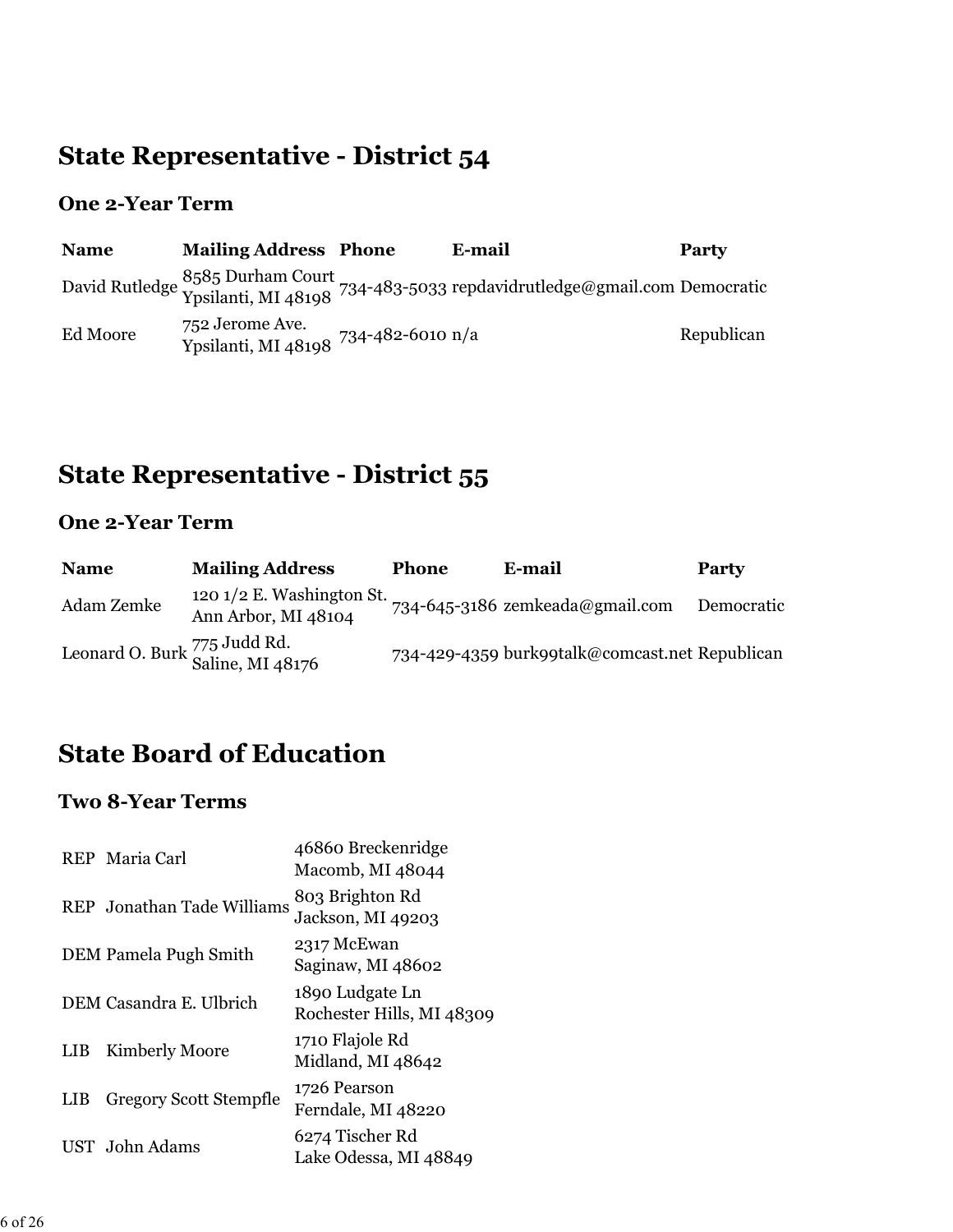| <b>UST</b> Karen Adams | 6274 Tischer Rd<br>Lake Odessa, MI 48849   |
|------------------------|--------------------------------------------|
| GRN Sherry A. Wells    | PO Box 1338<br>Royal Oak, MI 48068         |
| NLP Nikki Mattson      | 3645 Partridge Path<br>Ann Arbor, MI 48108 |

### **REGENT OF THE UNIVERSITY OF MICHIGAN**

#### **Two 8-YEAR TERMS**

|      | <b>REP</b> Rob Steele     | 1865 Superior Rd<br>Ypsilanti, MI 48198      |
|------|---------------------------|----------------------------------------------|
|      | <b>REP</b> Ronald Weiser  | 320 N Main St Ste 200<br>Ann Arbor, MI 48104 |
|      | DEM Mike Behm             | 5851 Westwood Dr<br>Grand Blanc, MI 48439    |
|      | <b>DEM Kathy White</b>    | PO Box 1842<br>Ann Arbor, MI 48106           |
| LIB. | <b>James Lewis Hudler</b> | 17165 Fahrner Rd<br>Chelsea, MI 48118        |
| LIB. | John Jascob               | 7074 Jackman Rd<br>Temperance, MI 48182      |
|      | UST Joe Sanger            | 4119 Thackin Dr<br>Lansing, MI 48911         |
|      | UST Christine C. Schwartz | 2395 144th Ave<br>Dorr, MI 49323             |
|      | <b>GRN</b> Ian Swanson    | 710 Leonard St NE<br>Grand Rapids, MI 49503  |

### **TRUSTEE OF MICHIGAN STATE UNIVERSITY**

#### **Two 8-YEAR TERMS**

REP Melanie Foster PO Box 4525 East Lansing, MI 48826 REP Jeff Sakwa 3465 Hidden Oaks Ln West Bloomfield, MI 48324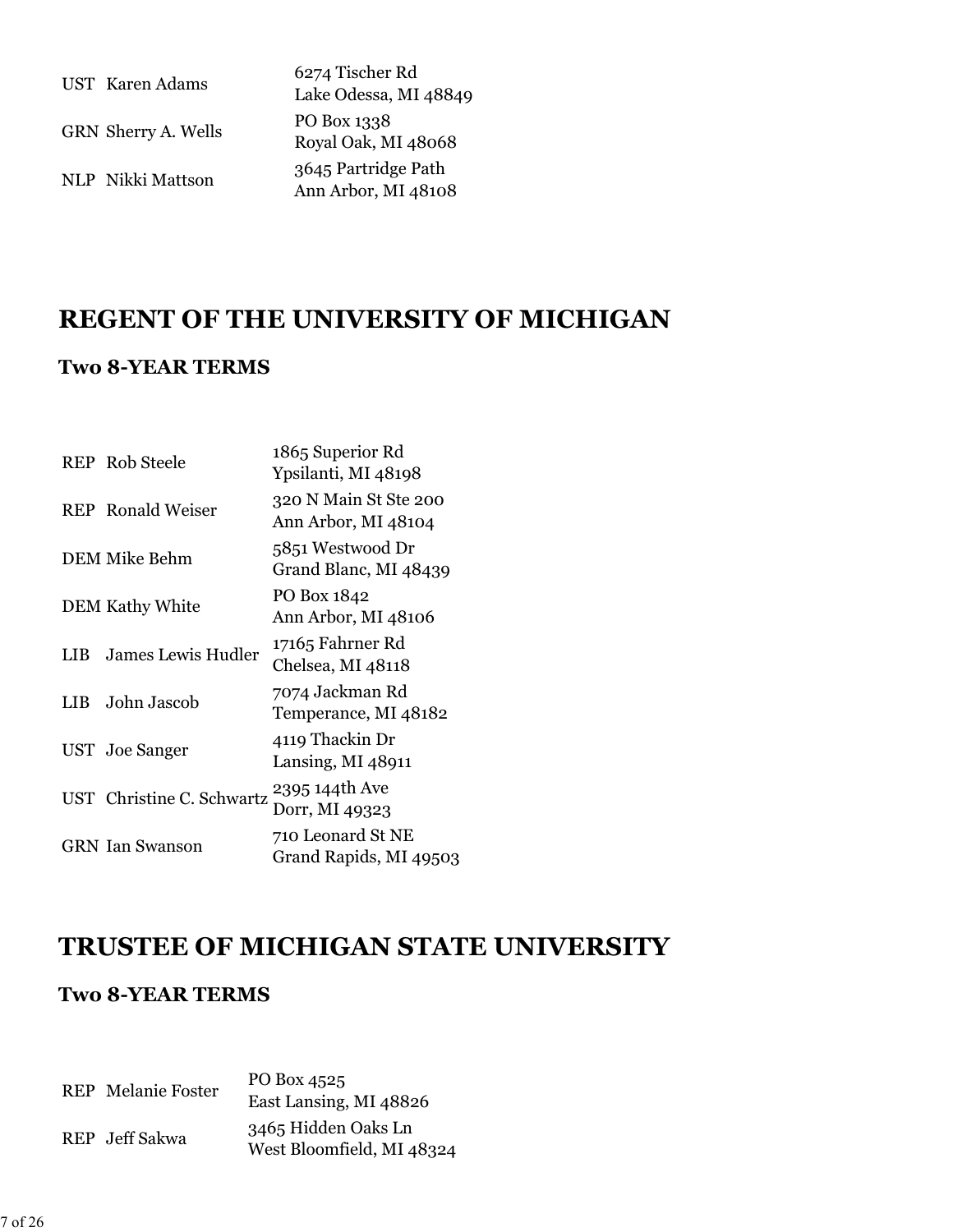|            | <b>DEM Faylene Owen</b>   | 6183 Graebear<br>East Lansing, MI 48823                |
|------------|---------------------------|--------------------------------------------------------|
|            | DEM George J. Perles      | 6153 W Longview<br>East Lansing, MI 48823              |
| <b>LIB</b> | Michael H. Miller         | 6070 Carriage Hill Dr Apt 22<br>East Lansing, MI 48823 |
| LIB        | <b>Raymond Moses</b>      | 230 S Maxfield<br>Brighton, MI 48114                   |
|            | UST Crystal Van Sickle    | PO Box 38<br>Wellston, MI 49689                        |
|            | UST Stephen J. Young      | 3101 134th St<br>Hopkins, MI 49328                     |
|            | <b>GRN</b> Adam Adrianson | 10211 Cricklewood Ct<br>Portage, MI 49024              |
|            | <b>GRN</b> Terry Link     | 8767 Price Rd<br>Laingsburg, MI 48848                  |
|            | NLP Bridgette Guzman      | 1716 Woodhill Dr<br>Brighton, MI 48114                 |
|            |                           |                                                        |

### **GOVERNOR OF WAYNE STATE UNIVERSITY**

### **Two 8-YEAR TERMS**

|            | <b>REP</b> Michael Busuito    | 2556 Amherst<br>Troy, MI 48098                  |
|------------|-------------------------------|-------------------------------------------------|
|            | <b>REP</b> Satish Jasti       | 2995 Saddlewood Rd<br>West Bloomfield, MI 48324 |
|            | <b>DEM Marilyn Kelly</b>      | 1214 Woodcrest Cir<br>Bloomfield, MI 48304      |
|            | DEM Dana Alicia Thompson      | 1401 W Fort St #44851<br>Detroit, MI 48244      |
| LIB        | Dan Goebel                    | 1500 Westwood Dr<br>Howell, MI 48843            |
| <b>LIB</b> | Brian Richard Wright          | 39529 Village Wood Rd<br>Novi, MI 48375         |
|            | UST Shari A. Matkin           | 30 W Harry Ave<br>Hazel Park, MI 48030          |
|            | UST Marc Joseph Sosnowski     | 8488 Kinloch St<br>Dearborn Heights, MI 48127   |
|            | <b>GRN Margaret Guttshall</b> | 4191 Kensington<br>Detroit, MI 48224            |
|            | GRN Latham T. Redding         | 3520 Kensington<br>Detroit, MI 48224            |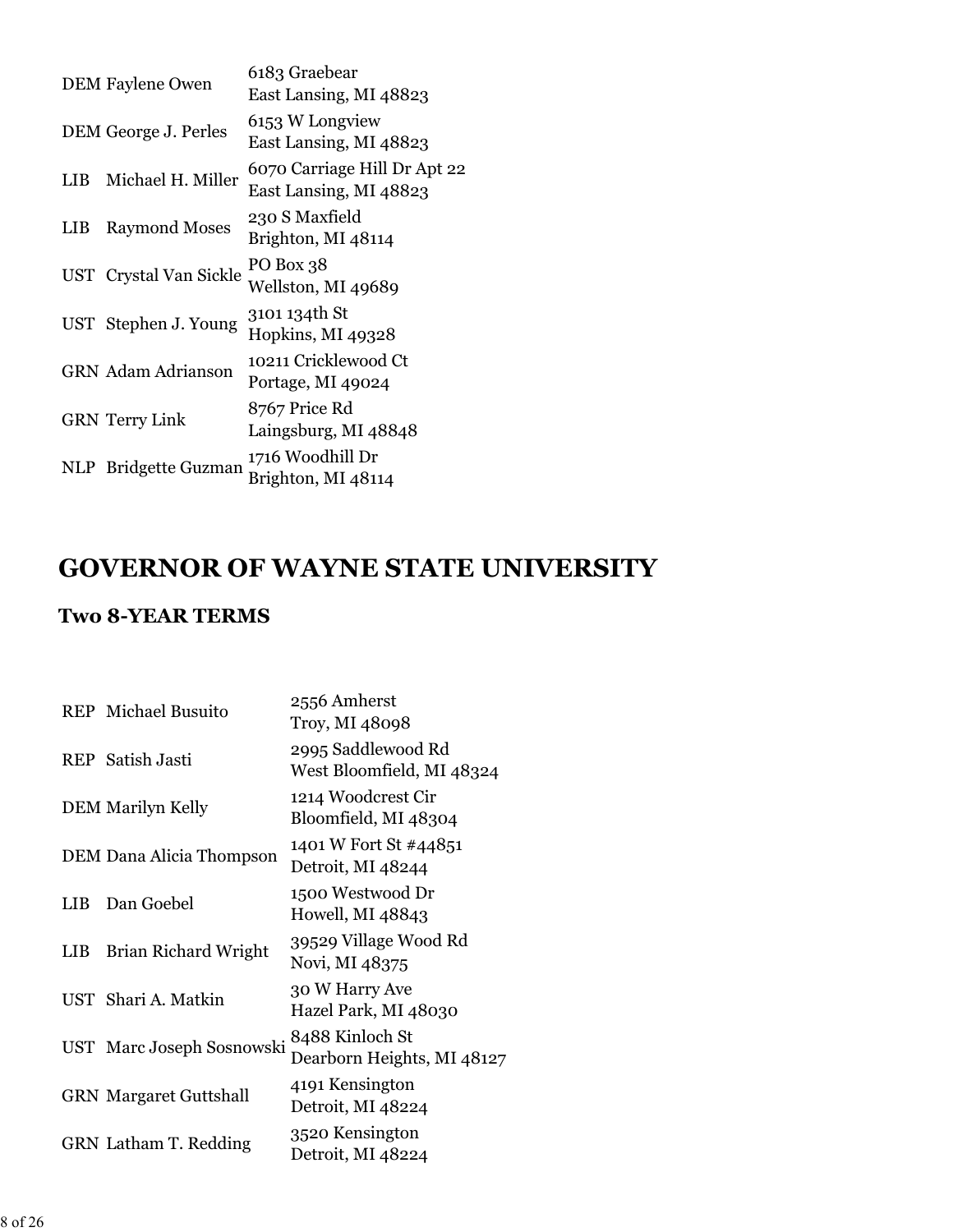NLP Yolanda Robson 2500 Still Meadow Highland, MI 48356

### **Justice of the Supreme Court**

#### **Two 8-YEAR TERMS**

| Richard Bernstein           | 31731 Northwestern Hwy # 333<br>Farmington Hills, MI 48334 |
|-----------------------------|------------------------------------------------------------|
| Doug Dern                   | 4300 N Milford Rd<br>Highland, MI 48357                    |
| <b>Bill Murphy</b>          | 845 Gladstone SE<br>Grand Rapids, MI 49506                 |
| <b>James Robert Redford</b> | 330 E Beltline Ste 300<br>Grand Rapids, MI 49506           |
| Brian Zahra (INCUMBENT)     |                                                            |

### **JUSTICE OF SUPREME COURT INCUMBENT - PARTIAL TERM ENDING 01/01/2017**

#### **Vote for One**

| Kerry L. Morgan           | 20601 Sumner<br>Redford, MI 48240           |  |  |
|---------------------------|---------------------------------------------|--|--|
| Deborah A. Thomas         | 14530 Harbor Island Dr<br>Detroit, MI 48215 |  |  |
| David Viviano (INCUMBENT) |                                             |  |  |

### **3rd District Judge of the Court of Appeals - Incumbent**

#### **Two 6-Year Terms**

Mark Thomas Boonstra (INCUMBENT) Jane E. Markey (INCUMBENT

### **22nd Circuit Court Judge - Incumbent**

#### **One 6-Year Term**

### **Name**

David S. Swartz (INCUMBENT)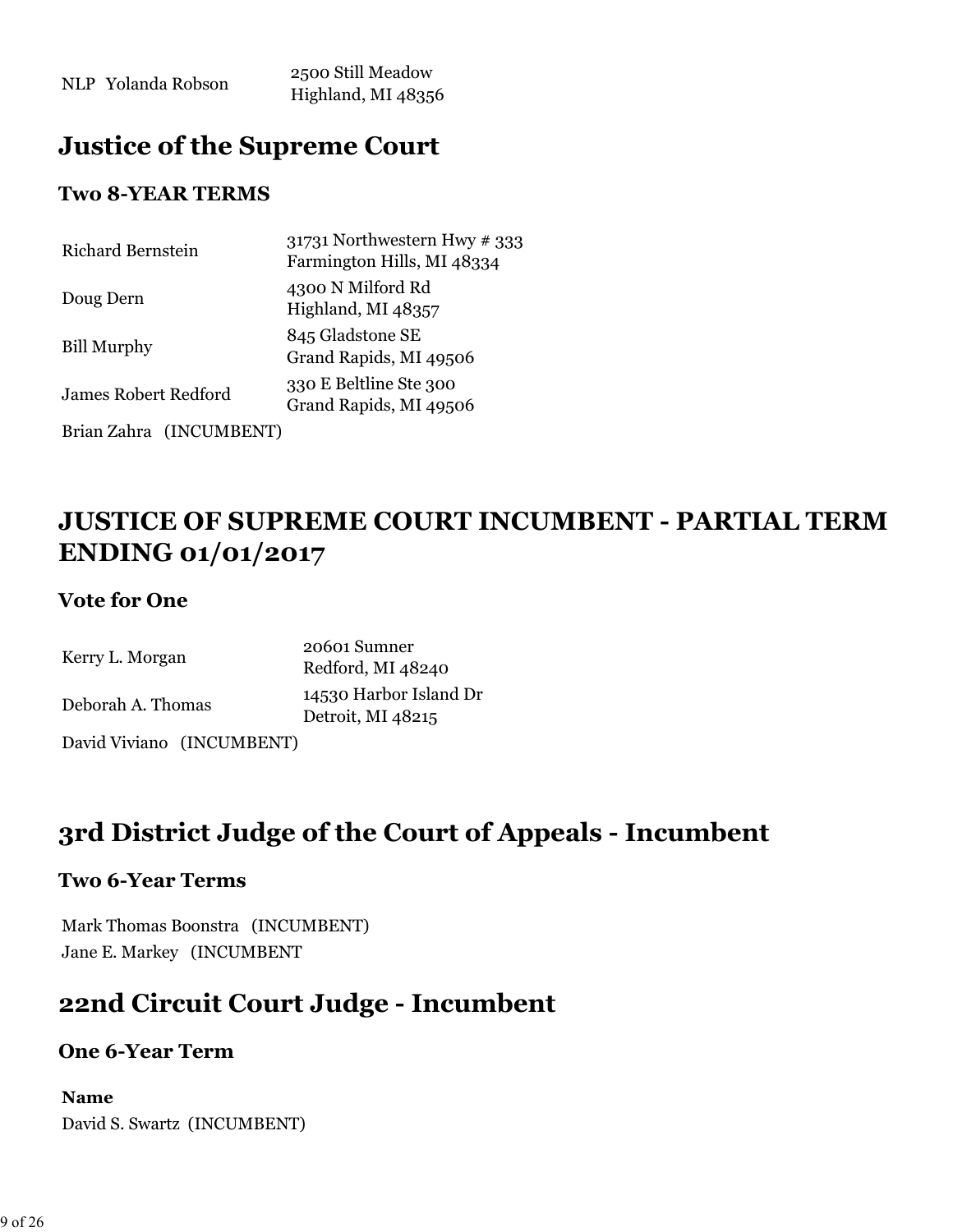### **22nd Circuit Court Judge - Non-Incumbent**

#### **One 6-Year Term**

| <b>Name</b> | <b>Mailing Address Website</b> |                                                                                |
|-------------|--------------------------------|--------------------------------------------------------------------------------|
|             |                                | Veronique Liem PO Box 7512<br>Ann Arbor, MI 48107 http://www.liemforjudge.com/ |
| Pat Conlin  |                                | PO Box 3759<br>Ann Arbor, MI 48106 http://www.conlinforjudge.com/              |

# **Washtenaw County Probate Judge**

#### **One 6-Year Term**

| <b>Name</b>                  | <b>Mailing Address</b> | <b>Website</b>                                                         |
|------------------------------|------------------------|------------------------------------------------------------------------|
| Julia B. Owdziej (INCUMBENT) |                        | http://juliaforjudge.org/                                              |
| Tracy Van den Bergh          |                        | 7860 Scio Church Rd.<br>Ann Arbor, MI 48103 http://tracyvforjudge.com/ |

# **14A District Court Judge - Incumbent**

#### **One 6-Year Term**

**Name** Richard E. Conlin (INCUMBENT)

# **14B District Court Judge - Incumbent**

#### **One 6-Year Term**

**Name** Charles Pope (INCUMBENT)

# **15th District Court Judge - Incumbent**

#### **One 6-Year Term**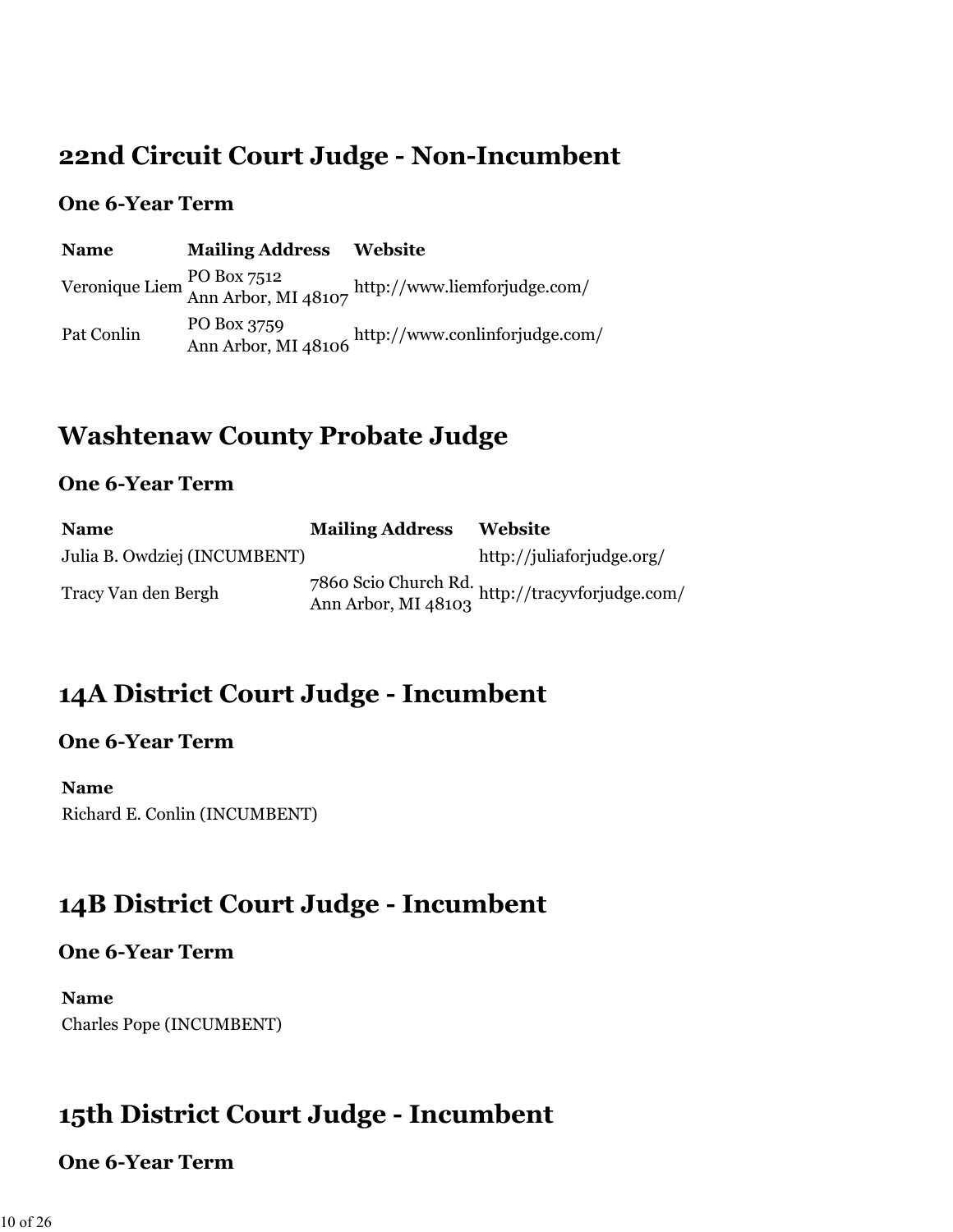### **Washtenaw Community College Board of Trustees**

#### **Three 6-Year Terms**

| <b>Name</b>         | <b>Mailing Address</b>                        | Phone | E-mail                                     |
|---------------------|-----------------------------------------------|-------|--------------------------------------------|
| William Campbell    | 1059 Shady Oaks Dr.<br>Ann Arbor, MI 48103    |       | 734-662-7179 william@campbell4trustee.info |
| Eric Borregard      | 7544 Lake Hollow Ct.<br>Dexter, MI 48130      |       | 734-383-0793 eborregard@aol.com            |
| <b>Ruth Hatcher</b> | P.O. Box 980 280<br>Ypsilanti, MI 48198       |       | 734-973-2912 hatcher4trustee@gmail.com     |
| Alex Milshteyn      | 315 Second St. #516<br>Ann Arbor, MI 48103    |       | 734-417-3560 alexmils@gmail.com            |
| Christina Fleming   | P.O. Box 143<br>Dexter, MI 48130              |       | 269-815-8798 fleming4trustee@gmail.com     |
| David DeVarti       | 1231 Baldwin Ave.<br>Ann Arbor, MI 48104      |       | 734-995-2850 daveydina2@comcast.net        |
| Tony Derezinski     | 1345 Glendaloch Circle<br>Ann Arbor, MI 48104 |       | 734-995-2686 tderezinski@comcast.net       |
| Mark K. Freeman     | 3355 Alan Mark Drive<br>Ann Arbor, MI 48105   |       | 734-786-3820 mkfreeman@comcast.net         |

### **Oakland Community College Board of Trustees**

### **See Oakland County Clerk**

### **Schoolcraft College Board of Trustees**

**See Wayne County Clerk**

# **County Commissioner - District 1**

#### **One 2-Year Term**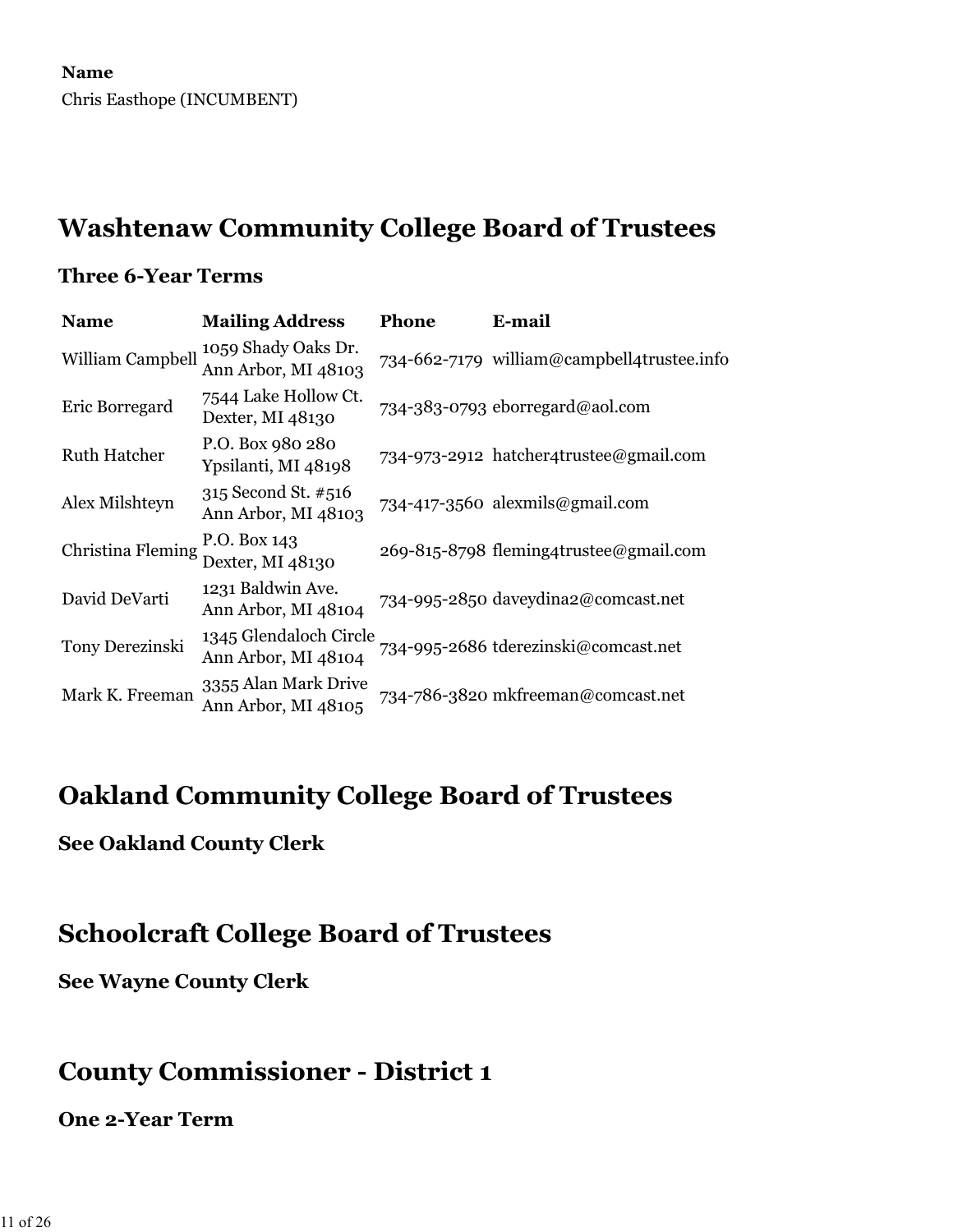| <b>Name</b>                                                | <b>Mailing Address</b> | Phone | E-mail                                                                                                                                   | <b>Party</b> |
|------------------------------------------------------------|------------------------|-------|------------------------------------------------------------------------------------------------------------------------------------------|--------------|
|                                                            |                        |       | Lawrence A. Murphy $\frac{1176 \text{ Bandera Drive}}{\text{Ann Arbor}, \text{MI } 48103}$ 734-929-5552 lars.murphy@gmail.com Republican |              |
| Kent Martinez-Kratz 698 Old Forge Ct.<br>Chelsea, MI 48118 |                        |       | 734-433-1583 kkratz@jpsmail.org                                                                                                          | Democratic   |

### **County Commissioner - District 2**

#### **One 2-Year Term**

**Name Mailing Address Phone E-mail Party** Dan Smith 328 N. Pointe Dr. Whitmore Lake, MI 48189 734-449-2985 elect@dan-smith.org Republican

### **County Commissioner - District 3**

#### **One 2-Year Term**

| <b>Name</b> | <b>Mailing Address Phone</b>                  | E-mail                                    | Party |
|-------------|-----------------------------------------------|-------------------------------------------|-------|
|             | Alicia Ping 307 N. Harris<br>Saline, MI 48176 | 734-218-0335 aping72@gmail.com Republican |       |

### **County Commissioner - District 4**

#### **One 2-Year Term**

| <b>Name</b>    | <b>Mailing Address</b>                  | <b>Phone</b> | E-mail                                                                                         | <b>Party</b> |
|----------------|-----------------------------------------|--------------|------------------------------------------------------------------------------------------------|--------------|
| Felicia Brabec | 3167 Crimson Ct.<br>Ann Arbor, MI 48108 |              | 734-223-9390 feliciabrabec@gmail.com                                                           | Democratic   |
|                |                                         |              | Stanley F. Watson 3456 Bridle Pass Court 734-904-6003 stanwatson4ctyclerk@gmail.com Republican |              |

# **County Commissioner - District 5**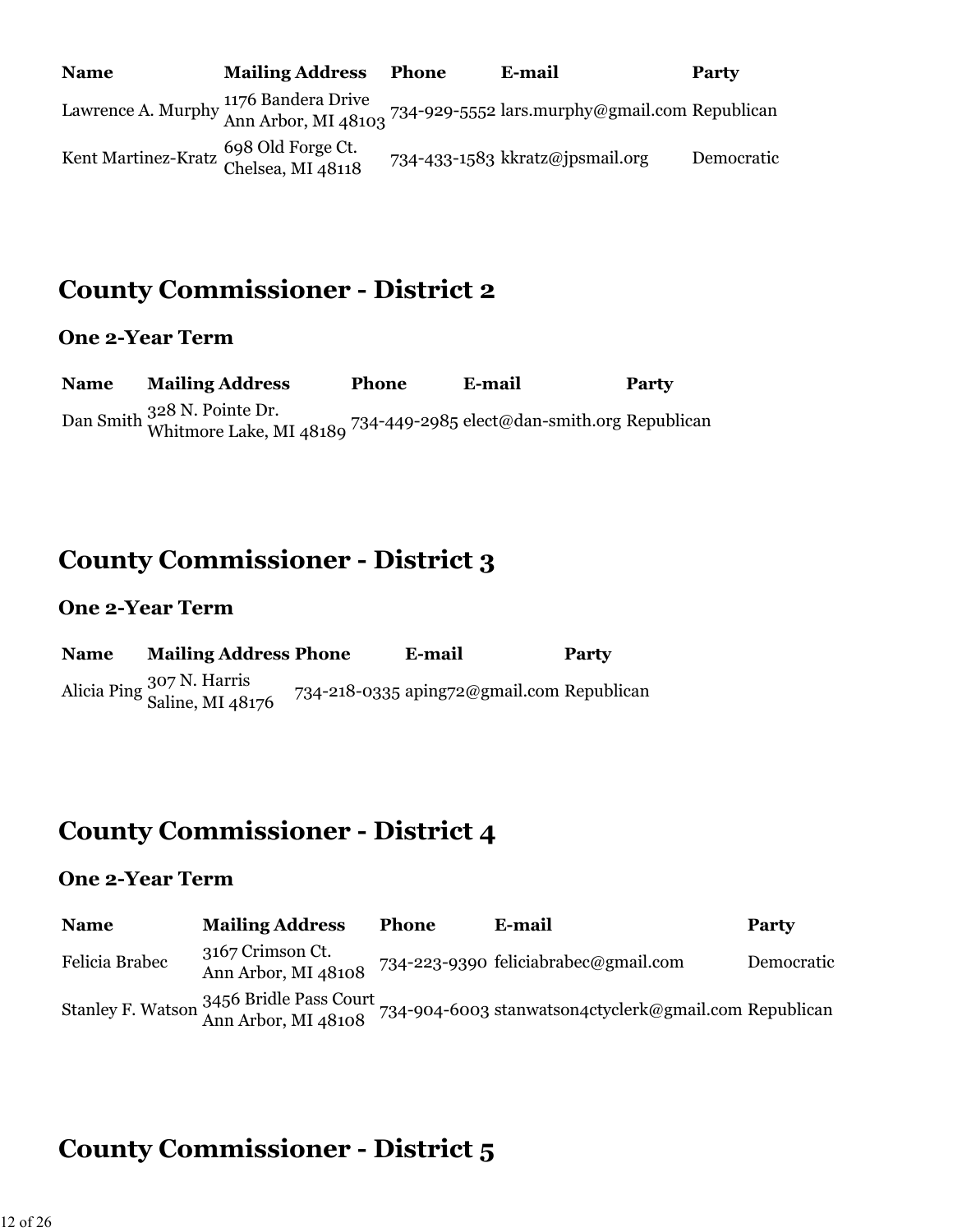#### **One 2-Year Term**

| <b>Name</b>  | <b>Mailing Address</b>                 | <b>Phone</b> | E-mail                                                                                                        | Party |
|--------------|----------------------------------------|--------------|---------------------------------------------------------------------------------------------------------------|-------|
|              |                                        |              | Ruth Ann Jamnick 7776 Lake Crest Drive<br>Ypsilanti, MI 48197 734-485-5182 rajamnick@sbcglobal.net Democratic |       |
| Timothy King | 1573 Mollie St.<br>Ypsilanti, MI 48198 |              | 734-480-7168 timking1573@comcast.net Republican                                                               |       |

# **County Commissioner - District 6**

### **One 2-Year Term**

| <b>Name</b>       | <b>Mailing Address Phone</b>                                                 | E-mail                                    | Party      |
|-------------------|------------------------------------------------------------------------------|-------------------------------------------|------------|
|                   | Ronnie D. Peterson 1146 Rue Willette<br>Ypsilanti, MI 48198 734-635-0791 n/a |                                           | Democratic |
| David H. Raaflaub | 432 Ainsworth Circle<br>Ypsilanti, MI 48197                                  | 734-695-1085 hraaflaub@aol.com Republican |            |

# **County Commissioner - District 7**

### **One 2-Year Term**

| <b>Name</b> | <b>Mailing Address</b>                       | Phone | E-mail                                                                                                             | Party |
|-------------|----------------------------------------------|-------|--------------------------------------------------------------------------------------------------------------------|-------|
|             |                                              |       | Andy LaBarre <sup>2411</sup> Meadowridge Ct.<br>Ann Arbor, MI 48105 734-945-1298 andy labarre@gmail.com Democratic |       |
| Joe Miriani | 2401 Pittsfield Blvd.<br>Ann Arbor, MI 48104 |       | 734-973-1369 mojo2miriani@gmail.com Republican                                                                     |       |

# **County Commissioner - District 8**

### **One 2-Year Term**

| <b>Name</b>                         | <b>Mailing Address</b> | Phone | E-mail                                                | Party      |
|-------------------------------------|------------------------|-------|-------------------------------------------------------|------------|
| <b>Yousef Rabhi</b>                 | 1255 Kensington Dr.    |       | Ann Arbor, MI 48104 734-353-9426 ydrabhi@gmail.com    | Democratic |
| Jeffrey R. Gallatin 409 S. Division |                        |       | 734-368-0256 jeff@gallatin-enterprises.com Republican |            |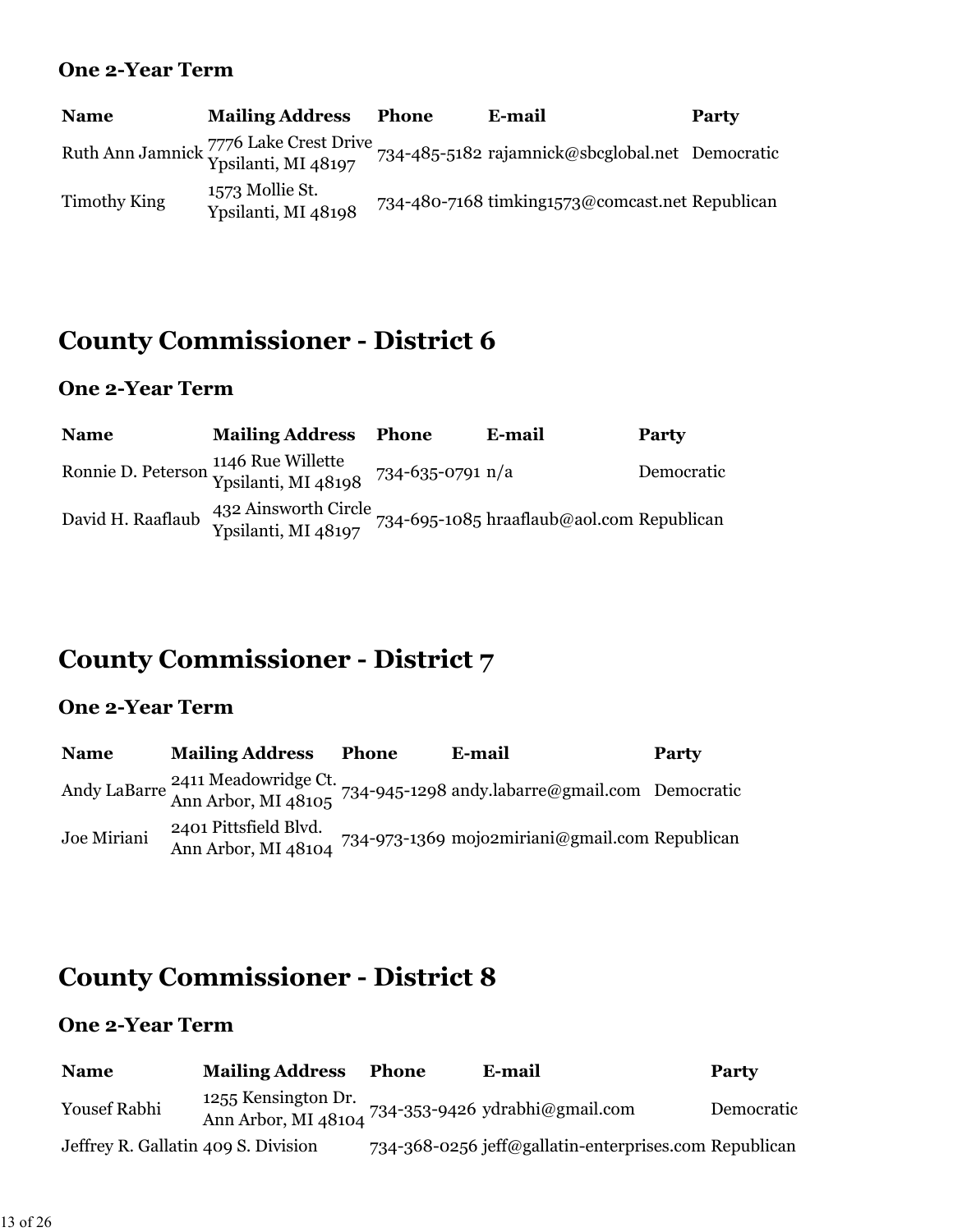# **County Commissioner - District 9**

#### **One 2-Year Term**

| <b>Name</b> | <b>Mailing Address</b>                                            | Phone | E-mail                                                                                                                    | Party      |
|-------------|-------------------------------------------------------------------|-------|---------------------------------------------------------------------------------------------------------------------------|------------|
|             |                                                                   |       | Conan Smith $\frac{234 \text{ 8th St.}}{\text{Ann Arbor, MI } 48103}$ 734-662-0268 conanmichaelsmith@gmail.com Democratic |            |
| John Floyd  | 519 Sunset Rd.<br>Ann Arbor, MI 48103 <sup>734-355-4764</sup> n/a |       |                                                                                                                           | Republican |

# **Ann Arbor City - Mayor**

#### **One 2-Year Term**

| <b>Name</b> | <b>Mailing Address</b>                 | <b>Phone</b> | E-mail                                                                                         | Party      |
|-------------|----------------------------------------|--------------|------------------------------------------------------------------------------------------------|------------|
|             |                                        |              | Christopher Taylor 1505 Brooklyn Ave.<br>Ann Arbor, MI 48104 734-834-3600 cmtaylora2@gmail.com | Democratic |
| Bryan Kelly | 207 Miller Ave.<br>Ann Arbor, MI 48104 |              | 586-698-8108 bryannelsonkelly@gmail.com No Party Affiliation                                   |            |

### **Ann Arbor City - Ward 1 Council Member**

#### **One 2-Year Term**

| <b>Name</b> | <b>Mailing Address Phone</b>                                                                          | E-mail | <b>Party</b> |
|-------------|-------------------------------------------------------------------------------------------------------|--------|--------------|
|             | Sumi Kailasapathy 2530 Mallard Court<br>Ann Arbor, MI 48105 734-769-5698 sumi4aa@gmail.com Democratic |        |              |

### **Ann Arbor City - Ward 2 Council Member**

### **One 2-Year Term**

| <b>Mailing Address</b><br><b>Name</b> | Phone<br>E-mail | <b>Party</b> |
|---------------------------------------|-----------------|--------------|
|---------------------------------------|-----------------|--------------|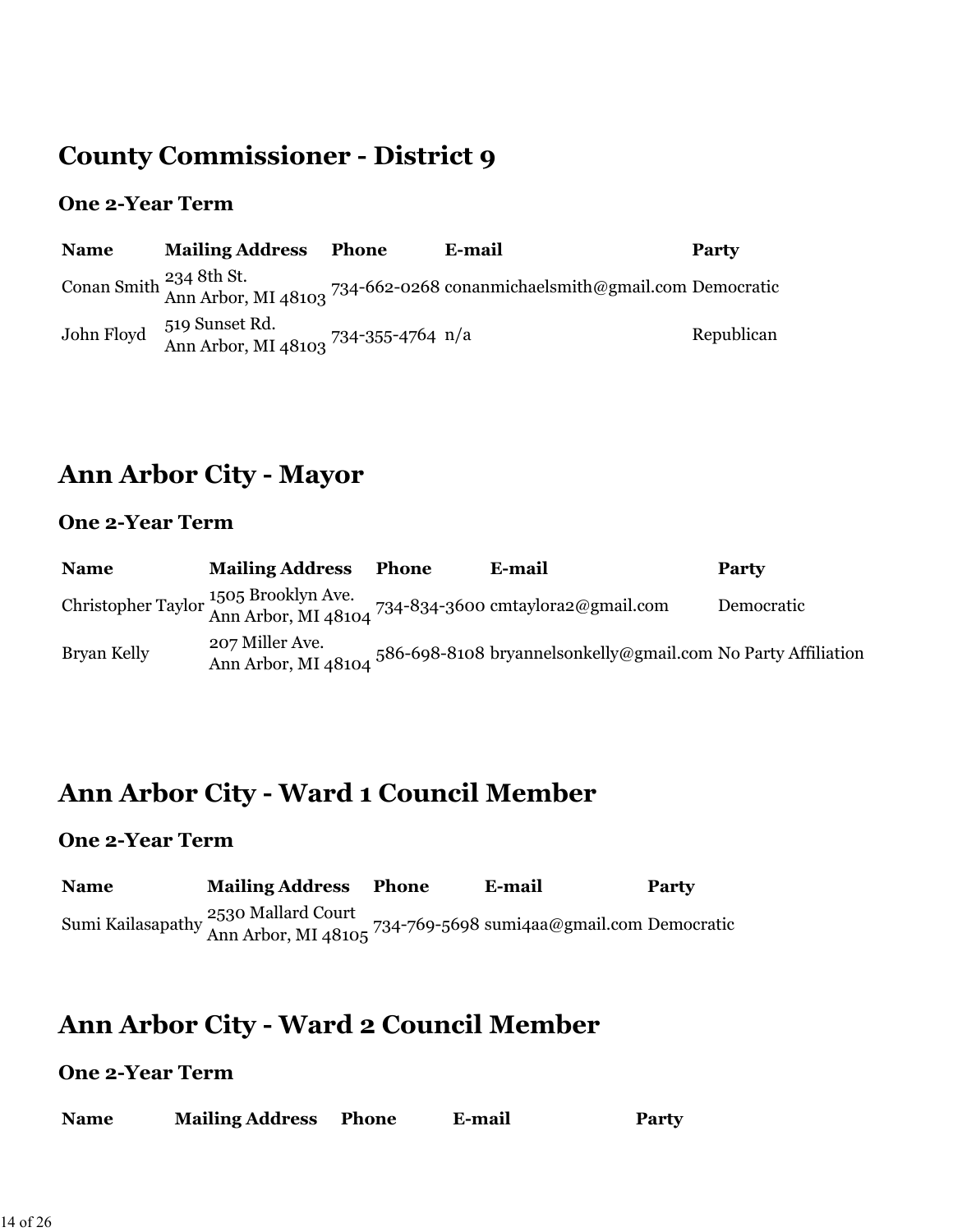Kirk Westphal 3505 Charter Pl. Ann Arbor, MI 48105 734-660-9955 writetokirk@gmail.com Democratic

### **Ann Arbor City - Ward 3 Council Member**

#### **One 2-Year Term**

**Name Mailing Address Phone E-mail Party** Julie Grand 1604 Brooklyn Ave. Ann Arbor, MI 48104 734-678-7567 juliebgrand@gmail.com Democratic

### **Ann Arbor City - Ward 4 Council Member**

#### **One 2-Year Term**

**Name Mailing Address Phone E-mail Party** Graydon Krapohl 1502 Golden Ave. Ann Arbor, MI 48104 734-998-1102 gkrapohl@aol.com Democratic

### **Ann Arbor City - Ward 5 Council Member**

#### **One 2-Year Term**

**Name Mailing Address Phone E-mail Party** Chuck Warpehoski 2020 Winewood Ann Arbor, MI 48103 734-972-8304 chuck.warpehoski@gmail.com Democratic

### **City of Saline - Mayor**

#### **One 2-year Term**

**Name Mailing Address Phone E-mail** Lee Bourgoin 447 Saline River Dr. Saline, MI 48176 734-429-3192 leebourgoin@comcast.net Brian D. Marl 220 W. Russell St. 734-272-3654 briandmarl@gmail.com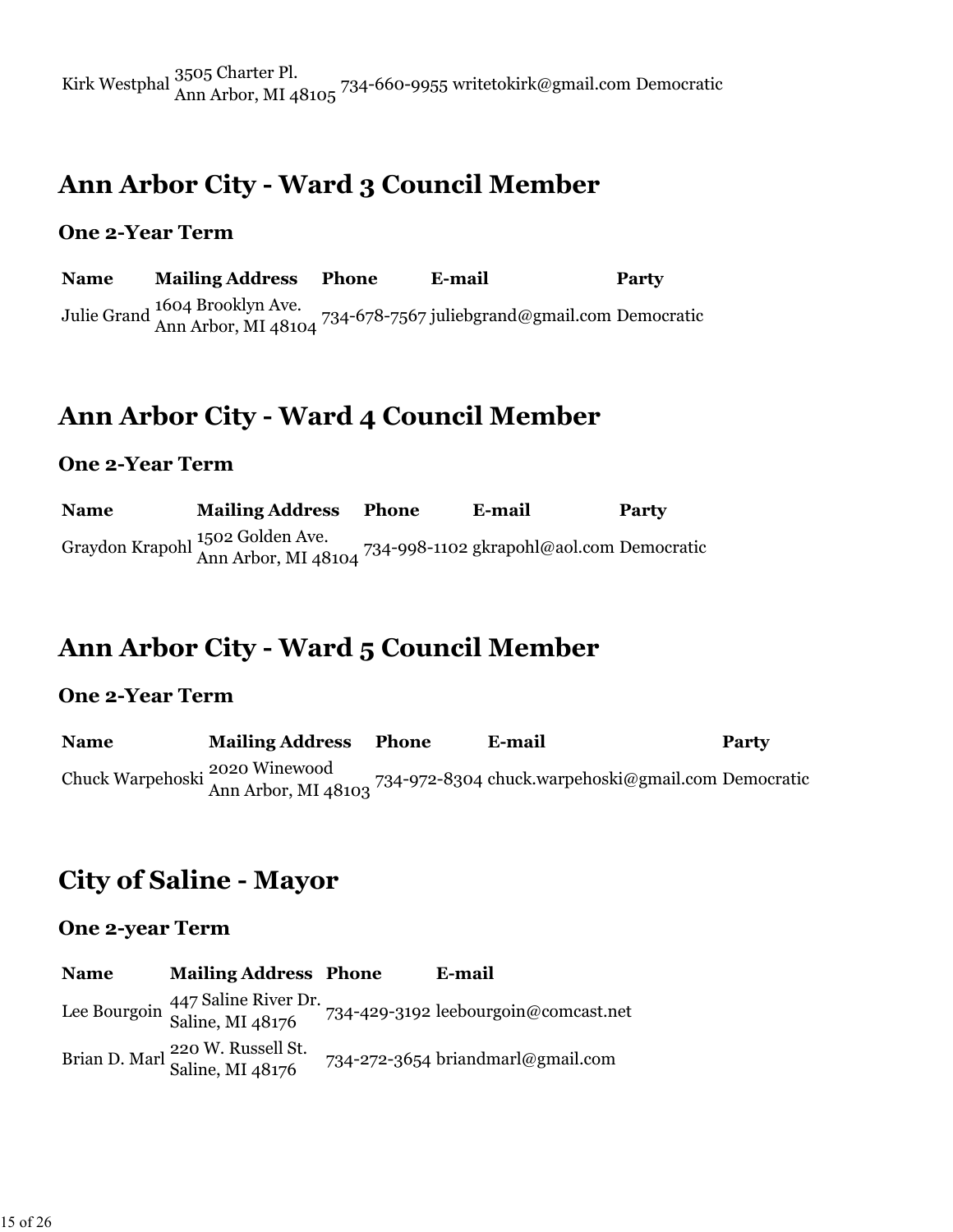# **City of Saline - City Council Member**

### **Three 2-year Terms**

| <b>Name</b>           | <b>Mailing Address Phone</b>             |     | E-mail                                |
|-----------------------|------------------------------------------|-----|---------------------------------------|
| David E. Rhoads       | 257 S. Ann Arbor St.<br>Saline, MI 48176 |     | 734-429-5464 david@hsa-removal.com    |
| Walter Shwayder       | 424 Saline River Dr.<br>Saline, MI 48176 | n/a | $\text{tonergoo1@gmail.com}$          |
| Sal Randazzo          | 640 Hickory Ln.<br>Saline, MI 48176      |     | 734-945-7377 salinesal@gmail.com      |
| Janet Dillon          | P.O. Box 743<br>Saline, MI 48176         |     | 734-470-6389 janetadillon@comcast.net |
| Dean Benjamin Girbach | 601 S. Ann Arbor St.<br>Saline, MI 48176 |     | 734-944-7206 dbg_saline@hotmail.com   |

### **Ypsilanti City - Mayor**

### **One 4-Year Term**

| <b>Name</b>                              | <b>Mailing Address Phone</b>                       | E-mail                                                                                                                  | <b>Party</b> |
|------------------------------------------|----------------------------------------------------|-------------------------------------------------------------------------------------------------------------------------|--------------|
|                                          |                                                    | Amanda Maria Edmonds 320 Garland St.<br>Ypsilanti, MI 48198 <sup>734-330-7576</sup> amandaformayor@gmail.com Democratic |              |
| <b>Steven James Taylor</b><br>(WRITE-IN) | 413 Ferris<br>Ypsilanti, MI 48197 313-421-8013 n/a |                                                                                                                         | n/a          |

### **Ypsilanti City - Ward 1 Council Member**

#### **One 4-Year Term**

| <b>Name</b>   | <b>Mailing Address</b>                                  | <b>Phone</b> | E-mail                                         | Party                |
|---------------|---------------------------------------------------------|--------------|------------------------------------------------|----------------------|
|               | Nicole A. Brown 107 Middle Drive<br>Ypsilanti, MI 48197 |              | 734-680-5654 nikkbrown319@gmail.com Democratic |                      |
| Sigrid Melvin | 401 W. Michigan Ave.<br>Ypsilanti, MI 48197             |              | $734 - 547 - 0940$ siguptoo@msn.com            | No Party Affiliation |

# **Ypsilanti City - Ward 2 Council Member**

### **One 4-Year Term**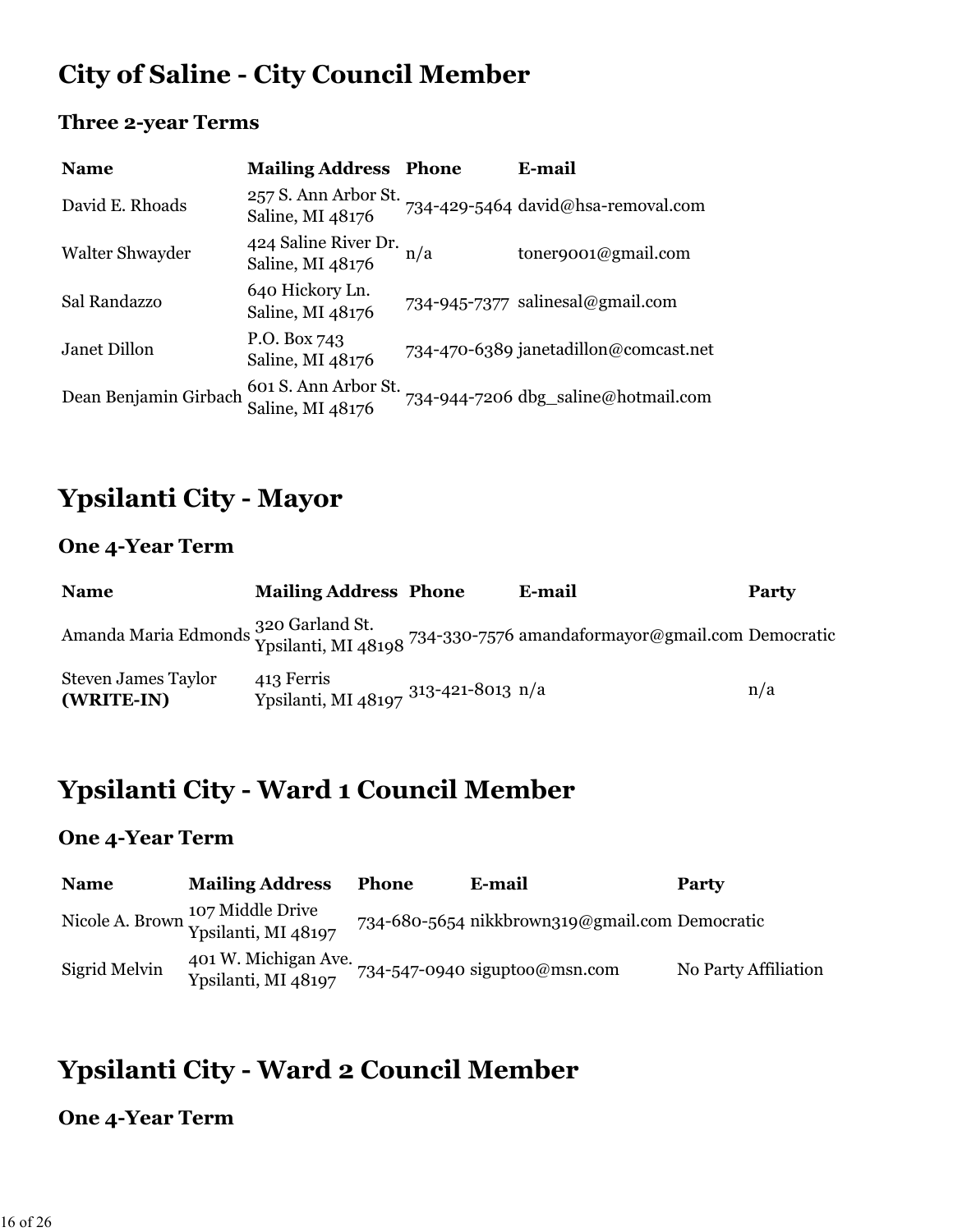**Name Mailing Address Phone E-mail Party** Daniel Vogt 2224 Touchdown Ct. Unit 3 Ypsilanti, MI 48197 734-483-3158 danielvogt@comcast.net Democratic

### **Ypsilanti City - Ward 3 Council Member**

#### **One 4-Year Term**

**Name Mailing Address Phone E-mail Party** Brian P. Robb <sup>408</sup> East Cross Street<br>Ypsilanti, MI 48198 734-485-9122 brobb@yahoo.com Democratic Tyler Weston 302 N. Grove St. 734-657-3439 tyler@ypsirealestate.com No Party Affiliation

### **Dexter Township - Supervisor (Partial Term Ending 11/20/2016)**

#### **Vote for One**

| <b>Name</b>                                  | <b>Mailing Address</b>             | <b>Phone</b> | E-mail                                           | <b>Party</b> |
|----------------------------------------------|------------------------------------|--------------|--------------------------------------------------|--------------|
| Michael Kundak-Cowall 13434 Island Lake Road |                                    |              | 734-475-2424 mkundakcoo8@charter.net Democratic  |              |
| Harley B. Rider                              | 4221 Rider Ct.<br>Dexter, MI 48130 |              | 734-426-2841 harley.b.rider@gmail.com Republican |              |

### **Freedom Township - Clerk (Partial Term Ending 11/20/2016)**

#### **Vote for One**

**Name Mailing Address Phone E-mail Party** Valisa Bristle 8795 Pleasant Lake Road Ann Arbor, MI 48103 734-222-6399 vlbristle@yahoo.com Republican

### **Manchester Township - Treasurer (Partial Term Ending 11/20/2016)**

#### **Vote for One**

| <b>Mailing Address</b><br><b>Name</b><br>E-mail<br><b>Phone</b> |  |  |  |  | <b>Party</b> |
|-----------------------------------------------------------------|--|--|--|--|--------------|
|-----------------------------------------------------------------|--|--|--|--|--------------|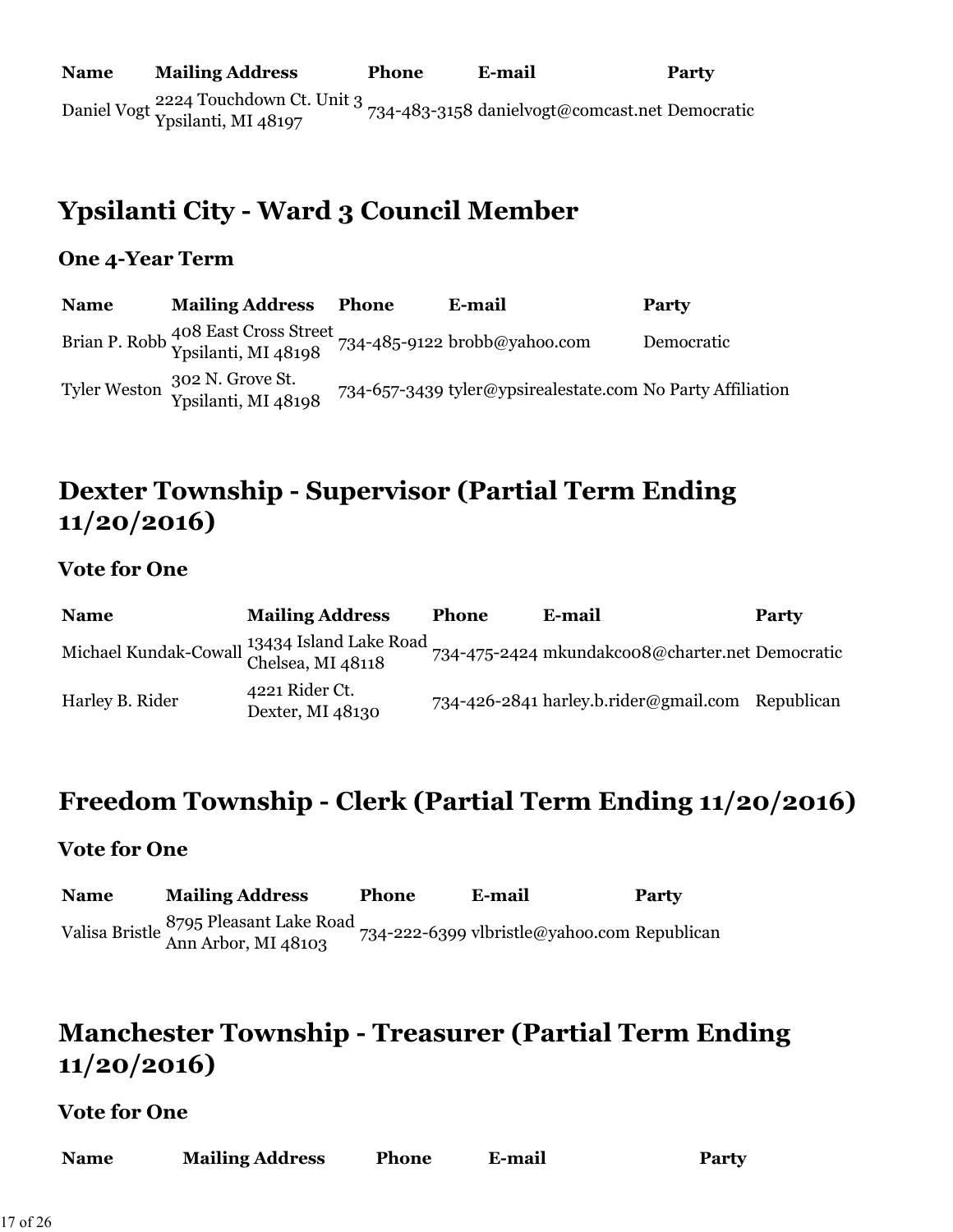### **Superior Township - Supervisor (Partial Term Ending 11/20/2016)**

### **Vote for One**

| <b>Name</b>                                      | <b>Mailing Address</b>               | <b>Phone</b> | E-mail | Party      |
|--------------------------------------------------|--------------------------------------|--------------|--------|------------|
| Ken Schwartz                                     | 2474 Hickman                         |              |        |            |
| Alden David Burley 6645 Warren Rd.<br>(WRITE-IN) | Ann Arbor, MI 48105 734-663-0014 n/a |              |        | Democratic |

### **Barton Hills Village Trustee**

### **Four 4-Year Terms**

| <b>Name</b>          | <b>Mailing Address</b>                                                   | <b>Phone</b> | E-mail                                                                                                                |
|----------------------|--------------------------------------------------------------------------|--------------|-----------------------------------------------------------------------------------------------------------------------|
| Linda R. Benson      |                                                                          |              | 505 Barton North Dr. 734-761-5006 lindabenson22@gmail.com<br>Ann Arbor, MI 48105 734-761-5006 lindabenson22@gmail.com |
| Will Boddie          | 175 Underdown                                                            |              | Ann Arbor, MI 48105 734-223-1950 wboddie@yahoo.com                                                                    |
| George E. Borel      | 741 Oakdale Rd.                                                          |              | Ann Arbor, MI 48105 734-929-4336 george.borel@rehmann.com                                                             |
| Cheryl MacKrell      |                                                                          |              | 120 Underdown Road<br>Ann Arbor, MI 48105 734-668-6628 cherylmackrell@comcast.net                                     |
| Monica Ponce de Leon | 715 Spring Valley Rd.<br>Ann Arbor, MI 48105 734-929-5180 mpdl@umich.edu |              |                                                                                                                       |

### **Dexter Village Trustee**

#### **Three 4-Year Terms**

| <b>Name</b>    | <b>Mailing Address Phone</b>                        | E-mail                                                                |
|----------------|-----------------------------------------------------|-----------------------------------------------------------------------|
| Jim Carson     |                                                     | 402 Cambridge Dr. 734-502-4257 jcarson@aiserv.net<br>Dexter, MI 48130 |
| James D. Smith | 7765 Forest St.<br>Dexter, MI 48130                 | 734-426-8885 jdsmith@umich.edu                                        |
|                | Raymond C. Tell 3539 Hudson St.<br>Dexter, MI 48130 | 734-426-3398 ellistell@aol.com                                        |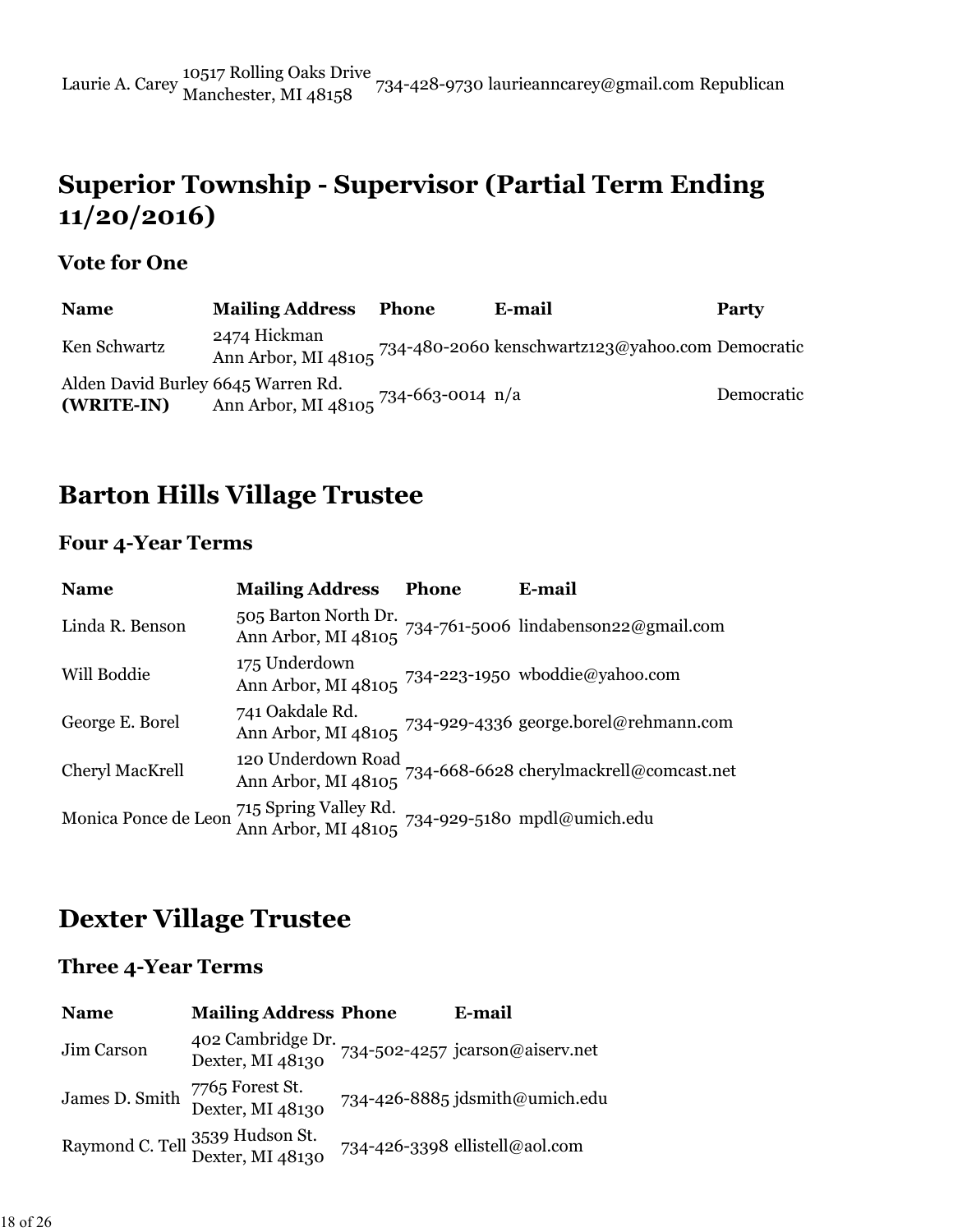Donna L. Fisher 3035 Inverness Dexter, MI 48130 734-649-5169 donnadlf@gmail.com

### **City of Dexter - Mayor (Will only take office if proposed Charter is adopted at same election)**

#### **Vote for one**

| <b>Name</b>  | <b>Mailing Address Phone</b>                         | E-mail                              |
|--------------|------------------------------------------------------|-------------------------------------|
| Paul Cousins | 7648 Forest<br>Dexter, MI 48130                      | 734-426-4765 millpond89@comcast.net |
|              | Shawn W. Keough 8222 Webster Dr.<br>Dexter, MI 48130 | 734-426-5486 skeough@wadetrim.com   |

### **City of Dexter - City Council Member (Will only take office if proposed Charter is adopted at same election)**

#### **Vote for Six**

| <b>Name</b>     | <b>Mailing Address Phone</b>          | E-mail                              |
|-----------------|---------------------------------------|-------------------------------------|
| Julie A. Knight | 7765 3rd St.<br>Dexter, MI 48130      | 734-426-4961 julieaknight@yahoo.com |
| Steven Kyzima   | 7168 Ulrich<br>Dexter, MI 48130       | 734-426-2555 skyzima@gmail.com      |
| Joe Semifero    | 3214 Boulder Ct.<br>Dexter, MI 48130  | 734-424-2739 jrsemifero@yahoo.com   |
| James D. Smith  | 7765 Forest St.<br>Dexter, MI 48130   | 734-426-8885 jdsmith@umich.edu      |
| Raymond C. Tell | 3539 Hudson St.<br>Dexter, MI 48130   | 734-426-3398 ellistell@aol.com      |
| Jim Carson      | 402 Cambridge Dr.<br>Dexter, MI 48130 | 734-502-4257 jcarson@aiserv.net     |
| Donna L. Fisher | 3035 Inverness<br>Dexter, MI 48130    | 734-649-5169 donnadlf@gmail.com     |

### **Manchester Village Trustee**

#### **Three 4-Year Terms**

| <b>Name</b> | <b>Mailing Address</b> | <b>Phone</b> | E-mail |
|-------------|------------------------|--------------|--------|
|             |                        |              |        |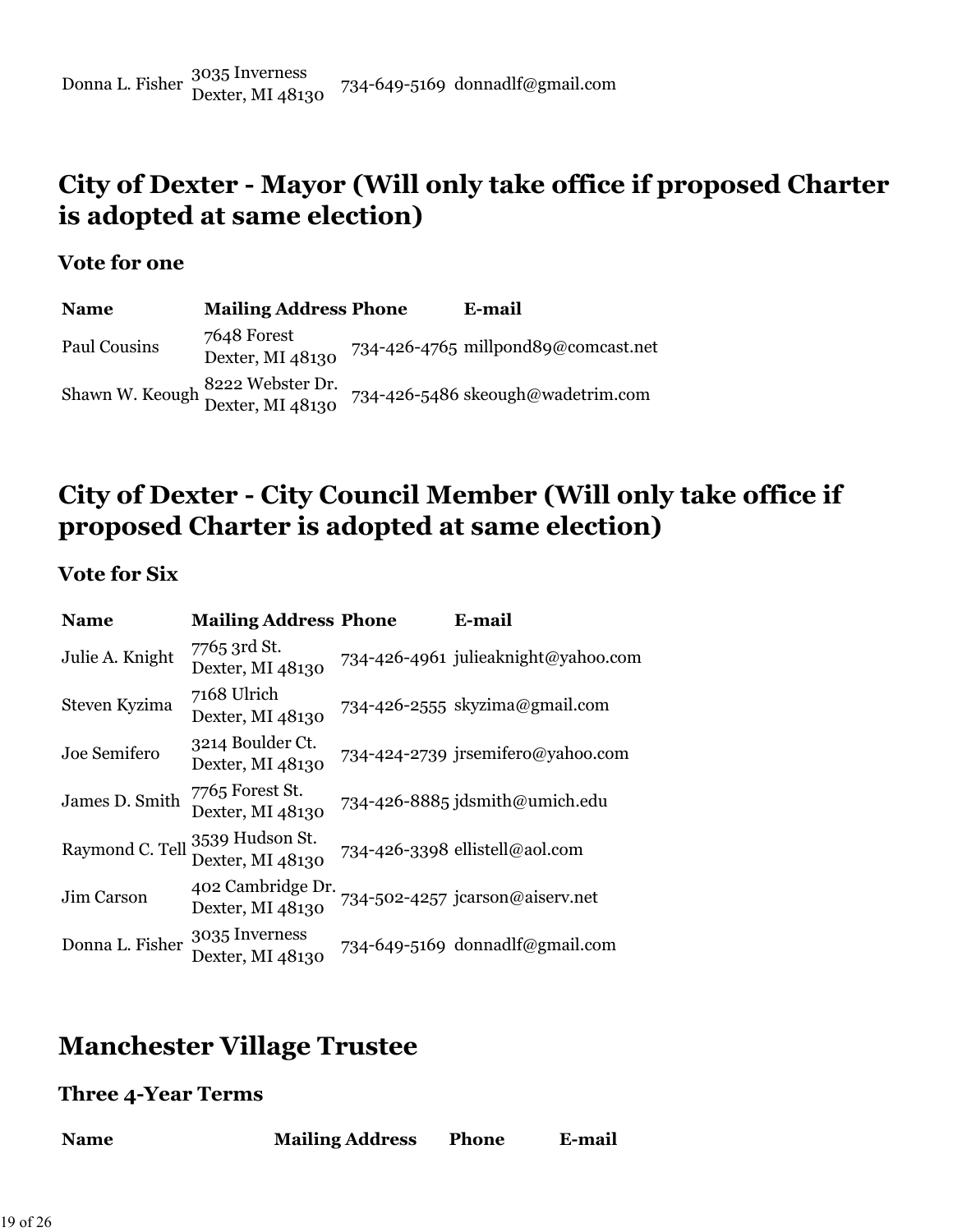| Cynthia Dresch                                                                                | 300 River Bend St.                                                        | Manchester, MI 48158 734-428-1726 cindydresch@yahoo.com |
|-----------------------------------------------------------------------------------------------|---------------------------------------------------------------------------|---------------------------------------------------------|
| Marsha Johnson Chartrand P.O. Box 392<br>Manchester, MI 48158 734-474-9518 marshajc@gmail.com |                                                                           |                                                         |
| Amelia Woods                                                                                  | 22 Ann Arbor Hill<br>Manchester, MI 48158 734-585-4734 woodsie668@aol.com |                                                         |

### **Ann Arbor Public Schools - Board Member**

### **Four 4-Year Terms**

| <b>Name</b>             | <b>Mailing Address</b>                       | Phone | E-mail                                      |
|-------------------------|----------------------------------------------|-------|---------------------------------------------|
| Patricia Ashford Manley | 2645 Powell Ave.<br>Ann Arbor, MI 48104      |       | 734-971-1898 pamanley@comcast.net           |
| Don Wilkerson           | 348 Larkspur St.<br>Ann Arbor, MI 48105      |       | 231-903-1052 donwilkerson2@gmail.com        |
| Christine Stead         | 2433 Blueberry Lane<br>Ann Arbor, MI 48103   |       | 734-717-2493 christine.stead@gmail.com      |
| <b>Jack Panitch</b>     | 501 Burson Pl.<br>Ann Arbor, MI 48104        |       | 734-277-0666 jpanitch@sprintmail.com        |
| Donna Lasinski          | 4977 St. Annes Ct.<br>Ann Arbor, MI 48103    |       | 734-997-7265 lasinski@mac.com               |
| <b>Susan Baskett</b>    | 3 Trowbridge Ct.<br>Ann Arbor, MI 48108      |       | 734-478-3338 baskett1@hotmail.com           |
| Roland Zullo            | 3139 Rumsey Dr.<br>Ann Arbor, MI 48105       |       | 734-761-7679 rzullo@umich.edu               |
| Jeffery Harrold         | 1393 King George Blvd<br>Ann Arbor, MI 48104 |       | 734-677-6044 revharrold@sbcglobal.net       |
| Hunter Van Valkenburgh  | 803 Brooks St.<br>Ann Arbor, MI 48103        |       | 734-276-0272 hunterforschoolboard@gmail.com |
| Deirdre Piper           | 5918 Versailles Ave.<br>Ann Arbor, MI 48103  |       | 734-223-7658 dcpiper@gmail.com              |

# **Chelsea School District - Board Member - 6 Year Term**

### **Vote for two**

| <b>Name</b> | <b>Mailing Address</b>                                   | <b>Phone</b> | E-mail                                 |
|-------------|----------------------------------------------------------|--------------|----------------------------------------|
|             | Tammy Lehman 5697 S. Hayrake Hollow<br>Chelsea, MI 48118 |              | 734-475-3882 tammylehman@msn.com       |
| Dana Emmert | 13618 Seneca Ct.<br>Gregory, MI 48137                    |              | 734-475-3179 theemmertfamily@yahoo.com |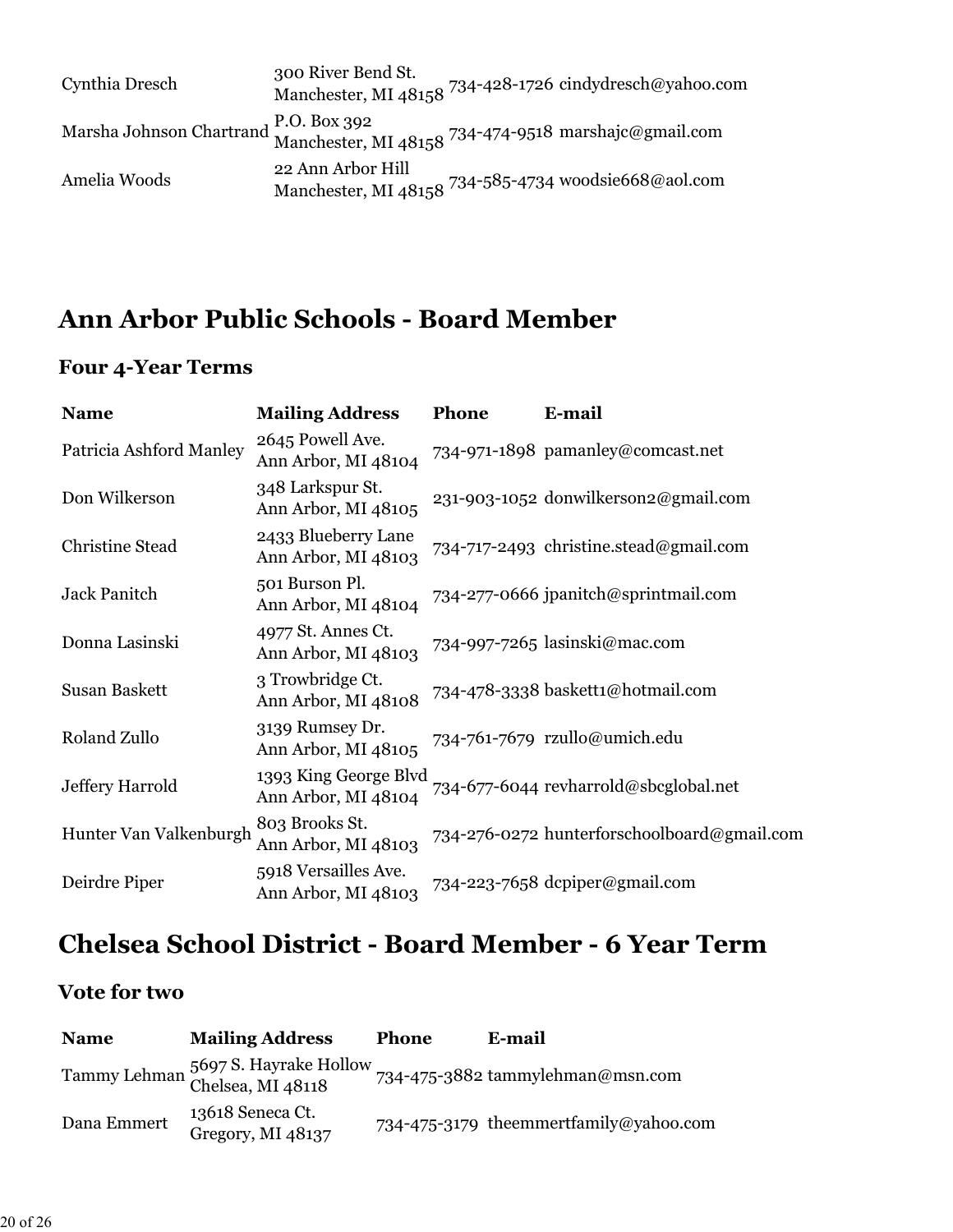### **Chelsea School District - Board Member - 4 Year Term**

#### **Vote for two**

**Name Mailing Address Phone E-mail** Anne E. Mann 1901 Pierce Road Chelsea, MI 48118 734-475-2420 anneemann@gmail.com Gregory Rhodes 13735 Riker Rd. Chelsea, MI 48118 734-475-8512 grhodes8512@charter.net

### **Clinton Community Schools - Board Member**

Contact the Lenawee County Clerk

### **Columbia School District - Board Member**

Contact the Jackson County Clerk

### **Dexter Community Schools - Board Member**

#### **Three 6-Year Terms**

| <b>Name</b>         | <b>Mailing Address</b>              | <b>Phone</b> | E-mail                                                                                              |
|---------------------|-------------------------------------|--------------|-----------------------------------------------------------------------------------------------------|
| Barbara Read        | 7130 Ulrich St.<br>Dexter, MI 48130 |              | 734-426-2806 readb@dexterschools.org                                                                |
|                     |                                     |              | Michael Wendorf 4274 Upper Glade Ct.<br>Ann Arbor, MI 48103 734-417-2203 michaelwendorf@comcast.net |
| <b>Richard Darr</b> | 2045 Jananne<br>Dexter, MI 48130    |              | 734-323-5948 rdarr@umich.edu                                                                        |

### **Grass Lake Community Schools - Board Member**

Contact the Jackson County Clerk

### **Lincoln Consolidated Schools - Board Member**

#### **Three 6-Year Terms**

| <b>Name</b>         | <b>Mailing Address Phone</b>          | E-mail                                                                      |
|---------------------|---------------------------------------|-----------------------------------------------------------------------------|
| Jennifer Czachorski | 7397 Hogan Dr.<br>Ypsilanti, MI 48197 | 734-395-5625 czachorski@comcast.net                                         |
| Tommy G. Burdette   |                                       | 8424 Crestshire Dr.<br>Ypsilanti, MI 48197 734-484-6004 tburd@med.umich.edu |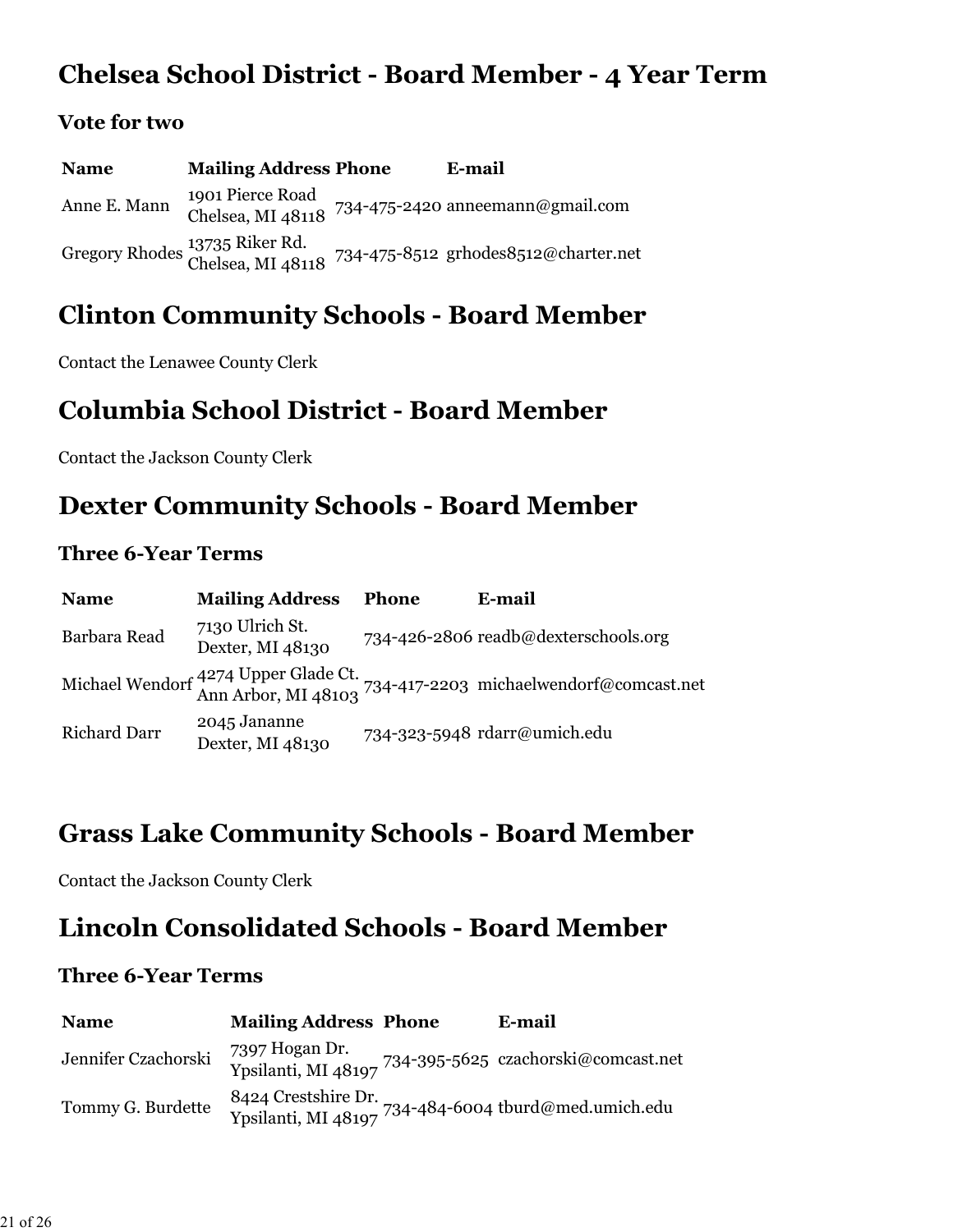|                       |                                         | Jennifer LaBombarbe 8125 Bemis Rd.<br>Ypsilanti, MI 48197 <sup>734-320-4508</sup> jlabombarb@aol.com |
|-----------------------|-----------------------------------------|------------------------------------------------------------------------------------------------------|
| <b>Thomas Rollins</b> | 6219 Truman Dr.<br>Belleville, MI 48111 | 734-883-6030 thomas.rollins@yahoo.com                                                                |

### **Manchester Community Schools - Board Member**

#### **Three 4-Year Terms**

| <b>Name</b>               | <b>Mailing Address</b>                                                                  | <b>Phone</b> | E-mail                                                   |
|---------------------------|-----------------------------------------------------------------------------------------|--------------|----------------------------------------------------------|
| Michael Austin            | P.O. Box 614<br>Manchester, MI 48158 734-732-0713 tptmike@gmail.com                     |              |                                                          |
| Rebecca Harvey            | 406 W. Main Street                                                                      |              | Manchester, MI 48158 734-428-7803 law@rebeccaaharvey.com |
|                           | Dara Psarouthakis 4759 Jacob Rd.<br>Grass Lake, MI 49240 734-320-9248 dmkpsar@gmail.com |              |                                                          |
| Jill Corwin<br>(Write-In) | 5804 Kothe Rd.<br>Manchester, MI 48158 734-904-9918 n/a                                 |              |                                                          |

### **Milan Area Schools - Board Member**

#### **Three 6-Year Terms**

| <b>Name</b>                                                     | <b>Mailing Address</b>               | <b>Phone</b> | E-mail                              |
|-----------------------------------------------------------------|--------------------------------------|--------------|-------------------------------------|
| Rita Vershum                                                    | 11277 McCrone Rd.<br>Milan, MI 48160 |              | 734-231-7058 vershum@yahoo.com      |
| Andrew Cislo                                                    | 1228 Daisy Ln.<br>Milan, MI 48160    |              | 734-439-3234 andrew.cislo@gmail.com |
| Michelle Robbins Heikka 1230 Beavertail Lane<br>Milan, MI 48160 |                                      |              | 734-476-3928 mheikka@bcbsm.com      |

### **Napoleon Community Schools - Board Member**

Contact the Jackson County Clerk

### **Northville Public Schools - Board Member**

Contact the Oakland County Clerk

### **Pinckney Community Schools - Board Member**

Contact the Livingston County Clerk

# **Plymouth-Canton Community Schools - Board Member**

Contact the Wayne County Clerk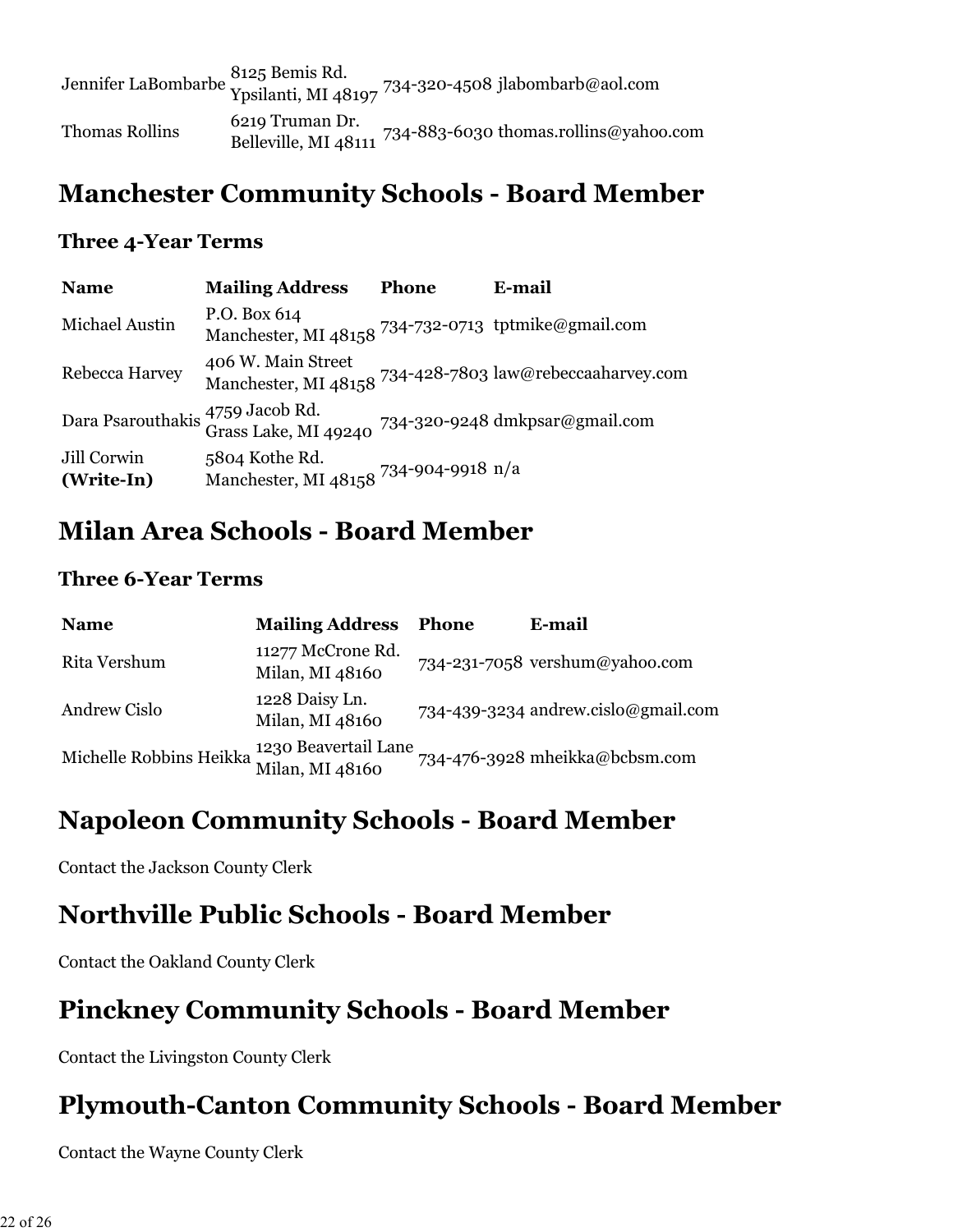### **Saline Area Schools - Board Member**

#### **Three 6-Year Terms**

| <b>Name</b>           | <b>Mailing Address</b>                                   | <b>Phone</b> | E-mail                              |
|-----------------------|----------------------------------------------------------|--------------|-------------------------------------|
|                       | Elizabeth Pfannes 597 Amherst Circle<br>Saline, MI 48176 |              | 269-207-5647 heidipfannes@gmail.com |
| Paul Hynek            | 2427 Wildwood Trail<br>Saline, MI 48176                  |              | 734-944-5055 pjhynek@yahoo.com      |
| <b>Timothy Austin</b> | 7597 Secretariat Dr.<br>Saline, MI 48176                 |              | 734-231-5613 taustin72@peoplepc.com |

### **Saline Area Schools - Partial Term Ending 12/31/2016**

### **Vote for One**

**Name Mailing Address Phone E-mail** Craig Hoeft 3526 Saline Waterworks Rd. Saline, MI 48176 734-368-3986 salinefire@aol.com

### **South Lyon Community Schools - Board Member**

Contact the Oakland County Clerk

# **Stockbridge Community Schools - Board Member**

Contact the Ingham County Clerk

### **Van Buren Public Schools - Board Member**

Contact the Wayne County Clerk

### **Whitmore Lake Public Schools - Board Member**

#### **Two 6-Year Terms**

| <b>Name</b>        | <b>Mailing Address</b>                                                                      | <b>Phone</b> | E-mail                                                                                 |
|--------------------|---------------------------------------------------------------------------------------------|--------------|----------------------------------------------------------------------------------------|
| Kalyndra K. Craven | 9048 Posey Dr.                                                                              |              | Whitmore Lake, MI 48189 423-503-3831 kalyndra@thecravenplace.com                       |
| James W. Vibbart   | 8140 M-36<br>Whitmore Lake, MI 48189 $^{810\text{-}231\text{-}1853}$ jimvibbart@hotmail.com |              |                                                                                        |
| Anne Iaquinto      | 9876 Main St.                                                                               |              | Whitmore Lake, MI 48189 $^{734\text{-}323\text{-}0775}$ annei<br>aquinto@chartermi.net |
| Lisa McCully       | 9536 Main St.<br>Whitmore Lake, MI 48189 734-645-5660 lisamccully6@gmail.com                |              |                                                                                        |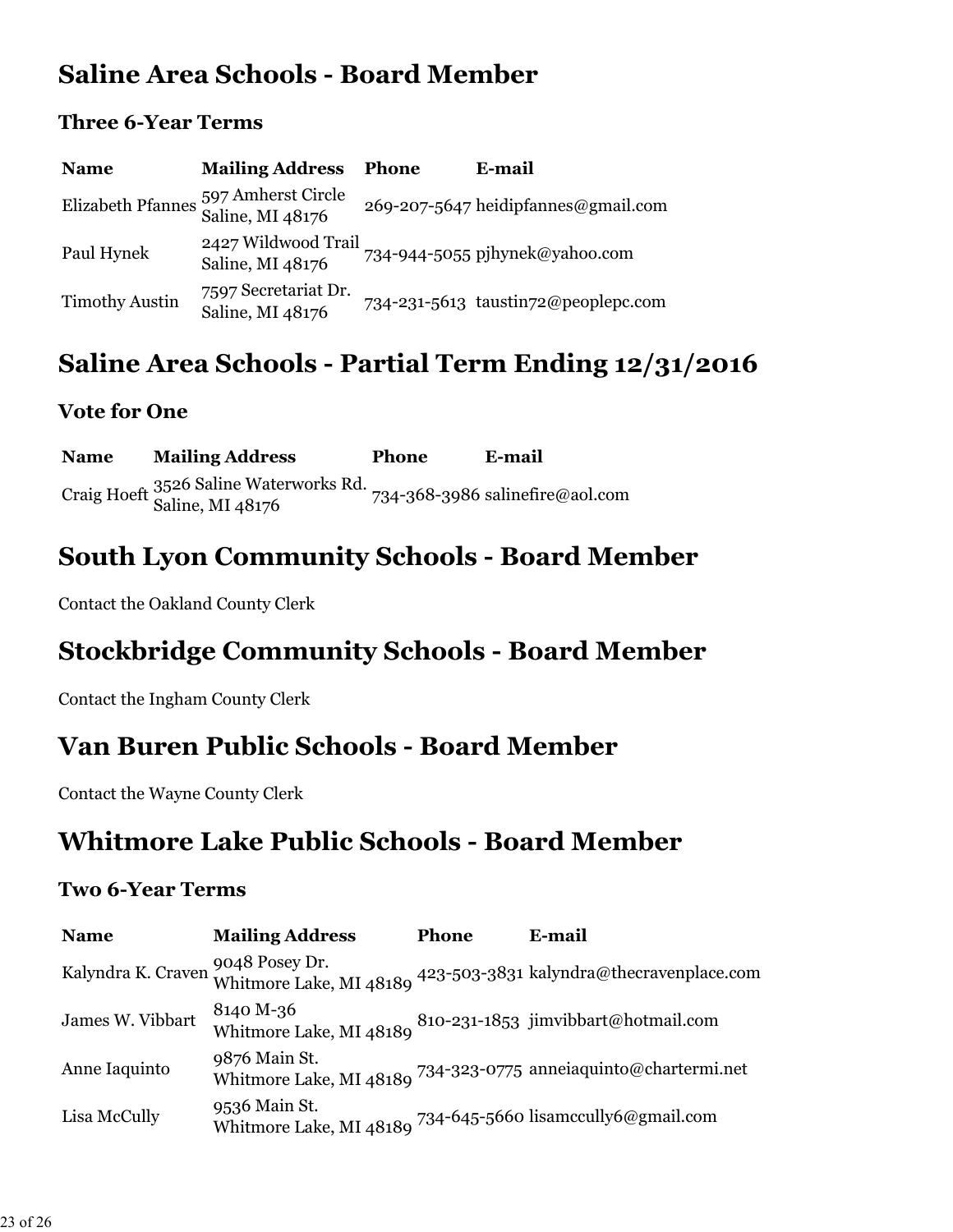# **Ypsilanti Community Schools - Board Member - 6-Year Term**

### **Vote for two**

| <b>Name</b>           | <b>Mailing Address Phone</b> | E-mail                                                                      |
|-----------------------|------------------------------|-----------------------------------------------------------------------------|
| <b>Brenda Meadows</b> | 410 N. Harris Rd.            | Ypsilanti, MI 48198 734-972-2764 bmeadows42@gmail.com                       |
| Maria Sheler-Edwards  |                              | 51 Colony Ct.<br>Ypsilanti, MI 48197 734-547-5557 mariasheler@gmail.com     |
| <b>Gregory Myers</b>  | 1219 Stamford Rd.            | Ypsilanti, MI 48198 734-218-4547 gmmyers526@gmail.com                       |
| <b>Bill Kurkjian</b>  | 405 Oak St.                  | Ypsilanti, MI 48198 $^{734\text{-}255\text{-}4288}$ makuavalley@comcast.net |

### **Ypsilanti Community Schools - Board Member - 4-Year Term**

### **Vote for three**

| <b>Name</b>               | <b>Mailing Address</b>                        | Phone | E-mail                                |
|---------------------------|-----------------------------------------------|-------|---------------------------------------|
| <b>Anthony VanDerworp</b> | 1309 Kingwood<br>Ypsilanti, MI 48197          |       | 734-485-4910 tvanderworp@gmail.com    |
| David R. Bates            | 1208 Pearl St.<br>Ypsilanti, MI 48197         |       | 734-646-0527 drbates@me.com           |
| Djeneba Cherif            | 948 Jefferson St.<br>Ypsilanti, MI 48197      |       | 734-645-5735 djeneba.cherif@gmail.com |
| <b>Celeste Hawkins</b>    | 2399 Draper Ave.<br>Ypsilanti, MI 48197       |       | 734-274-0694 chawkins@emich.edu       |
| Linda Snedacar-Horne      | 205 Oak St. #1<br>Ypsilanti, MI 48198         |       | 734-678-1051 horne4ypsd@gmail.com     |
| Ellen Champagne           | 12 N. Wallace Blvd. #1<br>Ypsilanti, MI 48197 |       | 734-355-9531 ellecham@umich.edu       |
| <b>Sharon Irvine</b>      | 2411 Burns<br>Ypsilanti, MI 48197             |       | 734-678-8517 sirvine12@gmail.com      |
| Mark Wilde                | 1707 Hamlet<br>Ypsilanti, MI 48198            |       | 734-533-9453 markwilde@provide.net    |

# **Ypsilanti Community Schools - Board Member - 2-Year Term**

### **Vote for two**

| <b>Name</b>      | <b>Mailing Address Phone</b>            | E-mail                          |
|------------------|-----------------------------------------|---------------------------------|
| Daniel L. Raglin | 6825 Textile Rd.<br>Ypsilanti, MI 48197 | 734-483-8266 dlraglin@yahoo.com |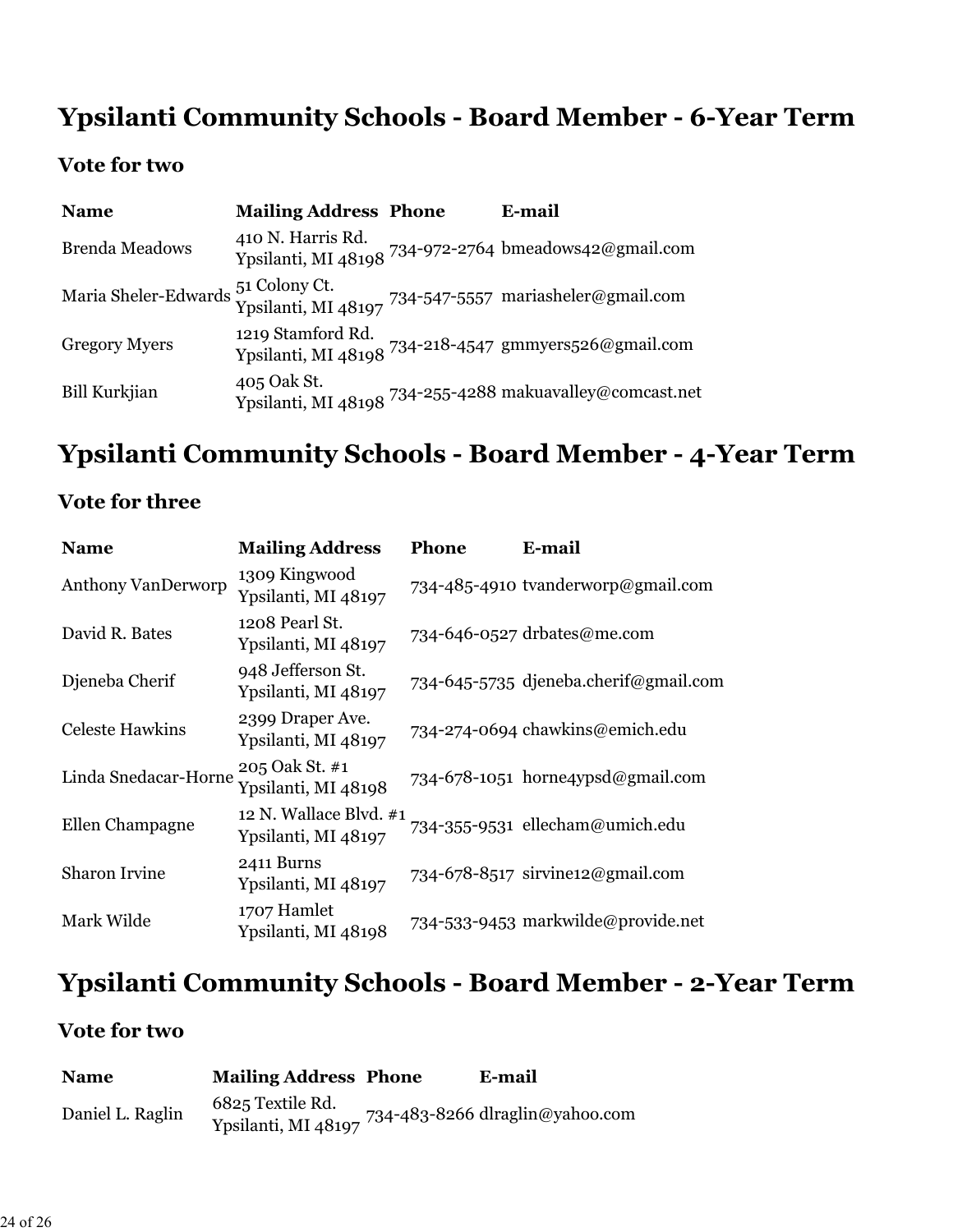| Don L. Garrett Jr.                            | 1369 Stamford Rd. | Ypsilanti, MI 48198 734-730-9650 dgarrettjro5@comcast.net      |
|-----------------------------------------------|-------------------|----------------------------------------------------------------|
| K.J. Miller                                   | 405 Oak St.       | Ypsilanti, MI 48198 734-904-6278 kjmiller@dickinson-uright.com |
| Sharon Lee                                    | 577 Desoto Ave.   | Ypsilanti, MI 48198 734-484-1493 scasey2006@hotmail.com        |
| <b>Ricky Jefferson</b>                        | 211 W. Ainsworth  | Ypsilanti, MI 48197 734-276-4832 rjeffersonypsi@comcast.net    |
| Meredith Schindler $\frac{305}{10}$ Maple St. |                   | Ypsilanti, MI 48198 734-476-6277 ypsimer@yahoo.com             |

### **Ann Arbor District Library - Board Member**

#### **Three 4-Year Terms**

| <b>Name</b>               | <b>Mailing Address</b>                                                                   | <b>Phone</b> | E-mail                                                                        |
|---------------------------|------------------------------------------------------------------------------------------|--------------|-------------------------------------------------------------------------------|
| <b>Edward Surovell</b>    | 1000 Forest Rd.<br>Ann Arbor, MI 48105 $^{734\text{-}730\text{-}7700}$ esurovell@aol.com |              |                                                                               |
| <b>Jan Barney Newman</b>  |                                                                                          |              | 1071 Young Place<br>Ann Arbor, MI 48105 734-761-9574 jbnewman2000@comcast.net |
| Jim Leija                 | 1236 Ardmoor Ave.                                                                        |              | Ann Arbor, MI 48103 586-209-4579 jimforaadl@gmail.com                         |
| Karen Hart<br>(WITHDRAWN) |                                                                                          |              |                                                                               |

### **Salem-South Lyon District Library - Board Member**

#### **Vote for four**

Contact the Oakland County Clerk

### **Ypsilanti District Library - Board Member**

#### **Four 4-Year Terms**

| <b>Name</b>     | <b>Mailing Address Phone</b>                                                        | E-mail |
|-----------------|-------------------------------------------------------------------------------------|--------|
| John M. Barr    | 1200 Whittier Rd.<br>Ypsilanti, MI 48197 734-481-1234 jbarrsr@gmail.com             |        |
| Kimberly Grover | 1218 Grant St.<br>Ypsilanti, MI 48197 734-484-4821 kagrover@comcast.net             |        |
| Suzanne M. Gray | 5709 Pine View Dr.<br>Ypsilanti, MI 48197 <sup>734-544-8008</sup> smgray5@yahoo.com |        |